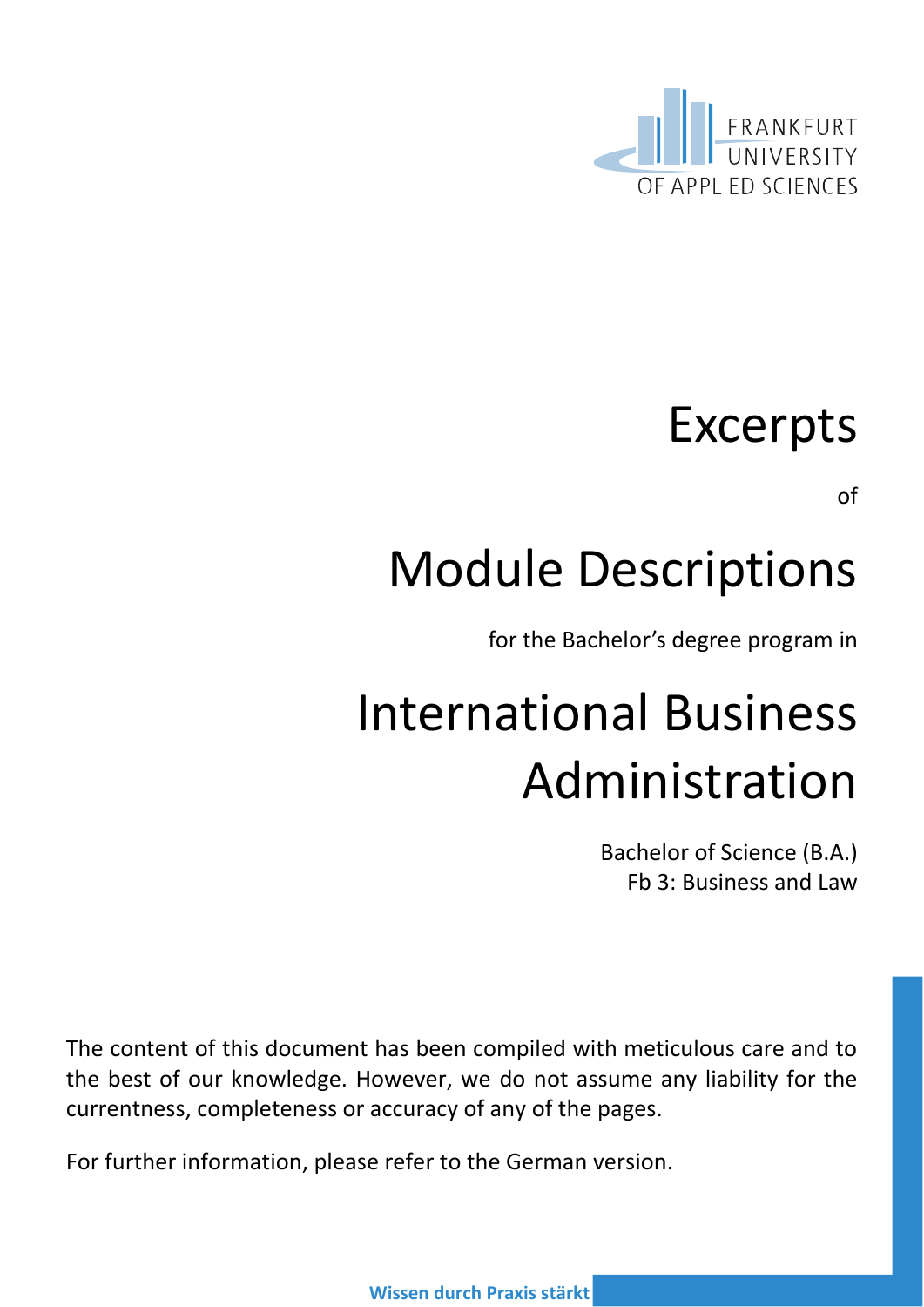#### **Table of contents**

| Module 5: Mathematics for Business Applications: Fundamentals and Real Analysis |  |
|---------------------------------------------------------------------------------|--|
|                                                                                 |  |
|                                                                                 |  |
|                                                                                 |  |
|                                                                                 |  |
|                                                                                 |  |
|                                                                                 |  |
|                                                                                 |  |
|                                                                                 |  |
|                                                                                 |  |
|                                                                                 |  |
|                                                                                 |  |
|                                                                                 |  |
|                                                                                 |  |
|                                                                                 |  |
|                                                                                 |  |
|                                                                                 |  |
|                                                                                 |  |
|                                                                                 |  |
|                                                                                 |  |
|                                                                                 |  |
|                                                                                 |  |
|                                                                                 |  |
|                                                                                 |  |
|                                                                                 |  |
|                                                                                 |  |
|                                                                                 |  |
|                                                                                 |  |
|                                                                                 |  |
|                                                                                 |  |
|                                                                                 |  |
|                                                                                 |  |
|                                                                                 |  |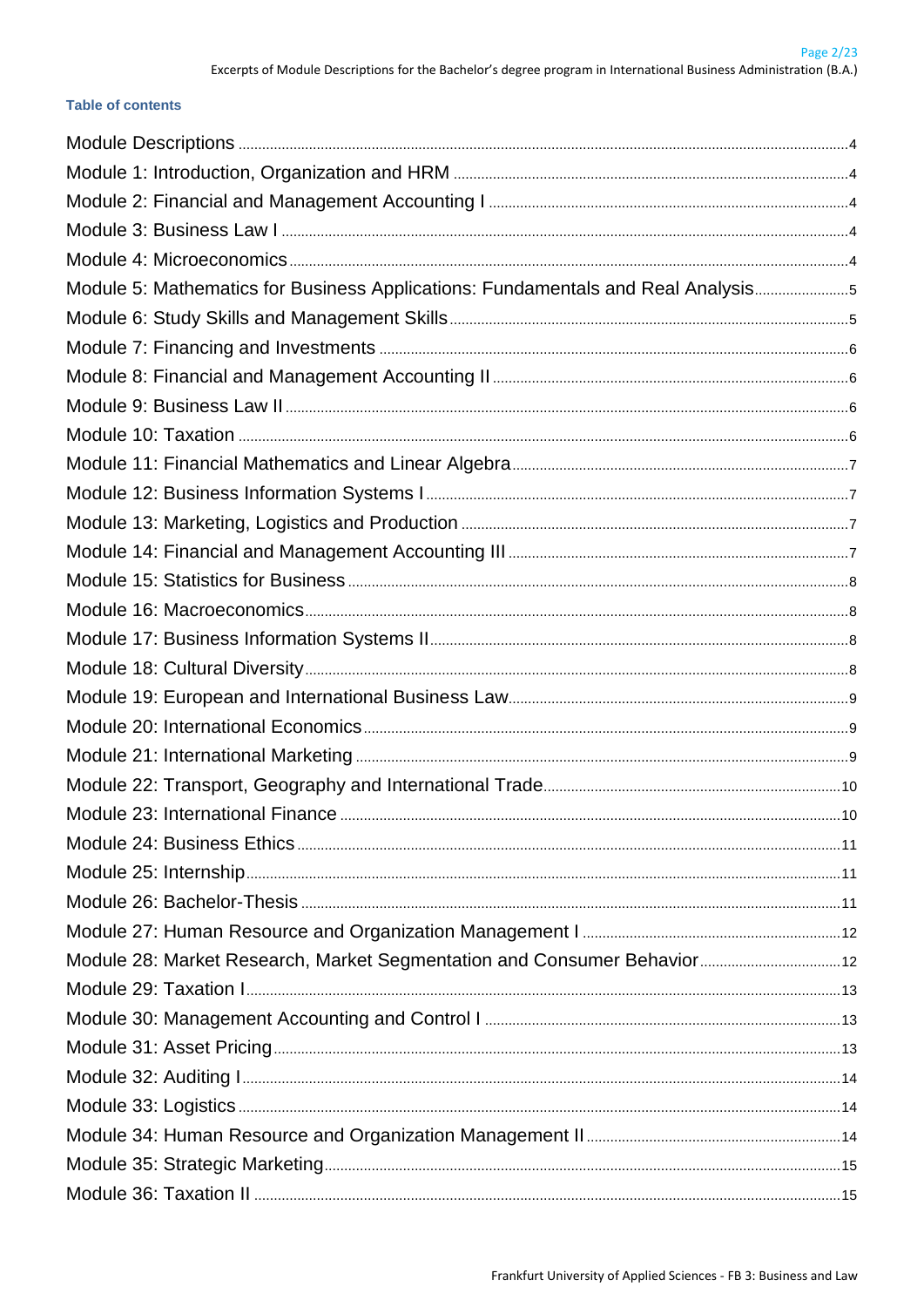| Module 48: Enterprise Resource Planning (ERP) with SAP and Business Process Management |  |
|----------------------------------------------------------------------------------------|--|
|                                                                                        |  |
|                                                                                        |  |
|                                                                                        |  |
|                                                                                        |  |
|                                                                                        |  |
|                                                                                        |  |
|                                                                                        |  |
|                                                                                        |  |
|                                                                                        |  |
|                                                                                        |  |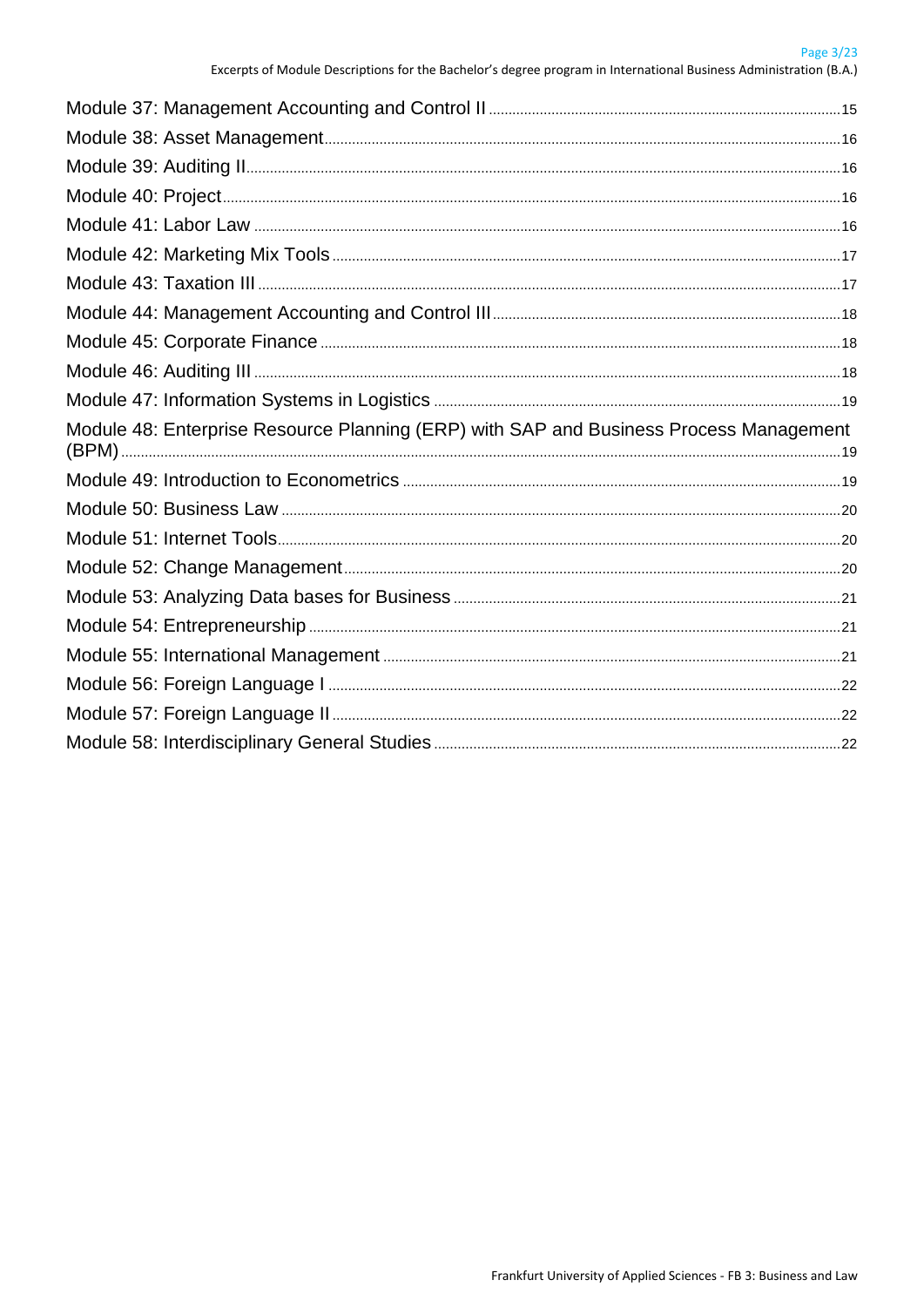### <span id="page-3-0"></span>Module Descriptions

#### <span id="page-3-1"></span>**Module 1: Introduction, Organization and HRM**

| ECTS Credits (CP) / Workload (h) | 5/150                                                                                                                                                                                                                                                                                                                                                                                                                                                                                                                                |
|----------------------------------|--------------------------------------------------------------------------------------------------------------------------------------------------------------------------------------------------------------------------------------------------------------------------------------------------------------------------------------------------------------------------------------------------------------------------------------------------------------------------------------------------------------------------------------|
| Module examination               | Written examination (120 min.)                                                                                                                                                                                                                                                                                                                                                                                                                                                                                                       |
| Learning outcomes and skills     | Students acquire an understanding of the subject matter, the basic terms and the<br>scientific structure of business administration as well as know-how, methodological skills<br>and concepts regarding the fundamentals of business administration. They master the<br>basic methodologies and concepts of business administration.                                                                                                                                                                                                |
|                                  | Students have the ability to categorize HRM and organization in the context of business<br>management. They are familiar with the fundamentals, goals and focal areas of today's<br>approach to human resources. They have the ability to flesh out the functions of HRM<br>and are familiar with methods to steer employee performance. Students are able to<br>categorize organization as a management function. They have a basic understanding of<br>the organizational structure and an overview of process organization tasks. |
|                                  | Discussions, presentations and group work allow the students to critically review and<br>compare their own ideas and approaches. This means that they acquire methodological,<br>social and self-competence.                                                                                                                                                                                                                                                                                                                         |
| Module language                  | German                                                                                                                                                                                                                                                                                                                                                                                                                                                                                                                               |
| Module availability              | Summer and winter semester                                                                                                                                                                                                                                                                                                                                                                                                                                                                                                           |

#### <span id="page-3-2"></span>**Module 2: Financial and Management Accounting I**

| ECTS Credits (CP) / Workload (h) | $5/150$                                                                                                                                                                                                                                                                                                                  |
|----------------------------------|--------------------------------------------------------------------------------------------------------------------------------------------------------------------------------------------------------------------------------------------------------------------------------------------------------------------------|
| Module examination               | Written examination (120 min.)                                                                                                                                                                                                                                                                                           |
| Learning outcomes and skills     | Students can apply basic methods of corporate accounting to simple operational<br>matters. They are capable of explaining basic terms of cost accounting and applying<br>them to specific tasks. They are also familiar with cost types and are able to draw up cost<br>center accounts and annual financial statements. |
| Module language                  | German                                                                                                                                                                                                                                                                                                                   |
| Module availability              | Summer and winter semester                                                                                                                                                                                                                                                                                               |

#### <span id="page-3-3"></span>**Module 3: Business Law I**

| ECTS Credits (CP) / Workload (h) | $5/150$                                                                                                                                                                                                                                                                            |
|----------------------------------|------------------------------------------------------------------------------------------------------------------------------------------------------------------------------------------------------------------------------------------------------------------------------------|
| Written examination (120 min.)   | Written examination (120 min.)                                                                                                                                                                                                                                                     |
| Learning outcomes and skills     | Students have the ability to apply basic business law methods as part of their basic<br>understanding of law in order to solve practical cases and tasks. They can apply them<br>using case studies from relevant areas of business and independently identify the legal<br>bases. |
| Module language                  | German                                                                                                                                                                                                                                                                             |
| Module availability              | Summer and winter semester                                                                                                                                                                                                                                                         |

#### <span id="page-3-4"></span>**Module 4: Microeconomics**

| ECTS Credits (CP) / Workload (h) | $5/150$                        |
|----------------------------------|--------------------------------|
| Module examination               | Written examination (120 min.) |
| Learning outcomes and skills     | Students have the ability to:  |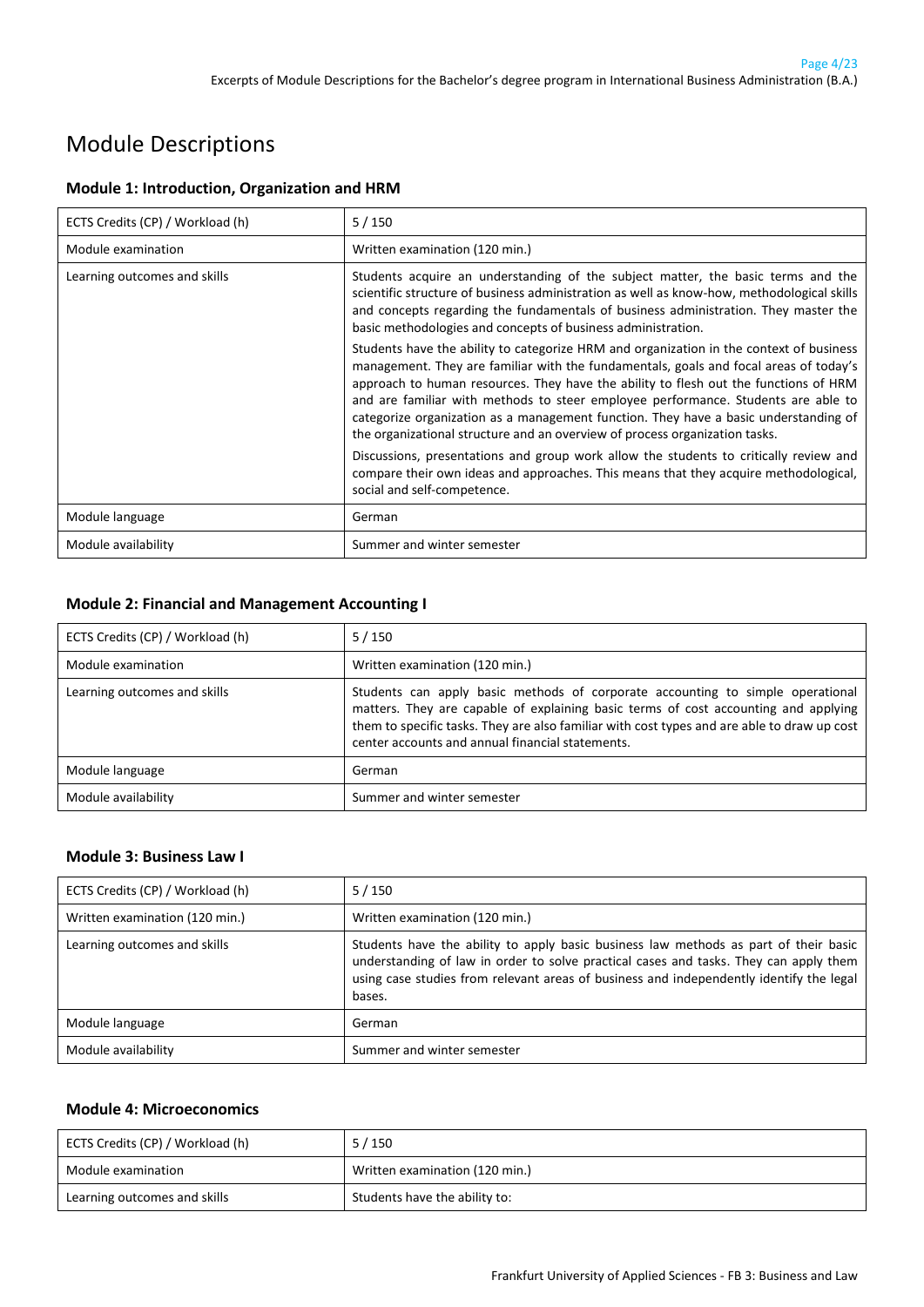Page 5/23

Excerpts of Module Descriptions for the Bachelor's degree program in International Business Administration (B.A.)

|                     | Understand economic approaches and to apply them to problems in economics,<br>$\bullet$                                             |
|---------------------|-------------------------------------------------------------------------------------------------------------------------------------|
|                     | Reproduce the basic economic terms and basic models and to interpret and apply<br>market functions and strategic action on markets, |
|                     | Apply mathematical models,                                                                                                          |
|                     | Independently examine economic matters.                                                                                             |
|                     | Students have the following interdisciplinary skills:                                                                               |
|                     | Academic mindset,<br>$\bullet$                                                                                                      |
|                     | Ability to analyze interrelationships,<br>٠                                                                                         |
|                     | Use of academic literature and media to form a personal opinion.<br>٠                                                               |
| Module language     | German                                                                                                                              |
| Module availability | Summer and winter semester                                                                                                          |

#### <span id="page-4-0"></span>**Module 5: Mathematics for Business Applications: Fundamentals and Real Analysis**

| ECTS Credits (CP) / Workload (h) | $5/150$                                                                                                                                                                                                                                                                                                                                                                                                                                                               |
|----------------------------------|-----------------------------------------------------------------------------------------------------------------------------------------------------------------------------------------------------------------------------------------------------------------------------------------------------------------------------------------------------------------------------------------------------------------------------------------------------------------------|
| Module examination               | Written examination (120 min.)                                                                                                                                                                                                                                                                                                                                                                                                                                        |
| Learning outcomes and skills     | Students master the relevant fundamentals of mathematics as well as mathematical<br>analysis methods in order to solve central economic tasks: evaluation, analysis and<br>optimization. They can use their skills based on case studies from the entire range of<br>business administration and can independently carry out more in-depth and broader<br>mathematical methods.<br>Interdisciplinary skills: Students have the ability to think in formal structures. |
| Module language                  | German                                                                                                                                                                                                                                                                                                                                                                                                                                                                |
| Module availability              | Summer and winter semester                                                                                                                                                                                                                                                                                                                                                                                                                                            |

#### <span id="page-4-1"></span>**Module 6: Study Skills and Management Skills**

| ECTS Credits (CP) / Workload (h) | 5/150                                                                                                                                                                                                                                                                                                                                                                                                                                                                                                                                                                                                                                                                                                                                                                                                                                                                                                                                                         |
|----------------------------------|---------------------------------------------------------------------------------------------------------------------------------------------------------------------------------------------------------------------------------------------------------------------------------------------------------------------------------------------------------------------------------------------------------------------------------------------------------------------------------------------------------------------------------------------------------------------------------------------------------------------------------------------------------------------------------------------------------------------------------------------------------------------------------------------------------------------------------------------------------------------------------------------------------------------------------------------------------------|
| Module examination               | Portfolio (submission period 16 weeks) consisting of the following parts with weightings:                                                                                                                                                                                                                                                                                                                                                                                                                                                                                                                                                                                                                                                                                                                                                                                                                                                                     |
|                                  | 1. Written essay (submission period 8 weeks) (50%)                                                                                                                                                                                                                                                                                                                                                                                                                                                                                                                                                                                                                                                                                                                                                                                                                                                                                                            |
|                                  | Presentation and moderation (min. 10, max. 20 min. per person) (30%)<br>2.                                                                                                                                                                                                                                                                                                                                                                                                                                                                                                                                                                                                                                                                                                                                                                                                                                                                                    |
|                                  | Role play (min. 5, max. 10 min. per person) and written reflection (submission period<br>3.<br>4 weeks) (20%)                                                                                                                                                                                                                                                                                                                                                                                                                                                                                                                                                                                                                                                                                                                                                                                                                                                 |
|                                  | The examination is passed if at least 50% of the possible number of points has been<br>reached.                                                                                                                                                                                                                                                                                                                                                                                                                                                                                                                                                                                                                                                                                                                                                                                                                                                               |
| Learning outcomes and skills     | Students have the ability to correctly apply academic methods (literature research,<br>citation formatting, structuring and academic writing). They can identify the factors that<br>determine the success of a presentation and give a presentation effectively. They have<br>the ability to identify the tasks of moderators and to use moderation methods in a<br>targeted manner. They can distinguish between basic methods of communication and<br>apply them appropriately for the given situation. They have an overview of<br>communication psychology instruments for steering talks, strategies and tactics of<br>conducting negotiations as well as conflict management.<br>Students are capable of preparing academic reports and can give oral and written<br>presentations on topics. They are familiar with basic communication methods and can<br>structure meetings and provide feedback. They are adept in presentation and<br>moderation. |
| Module language                  | German                                                                                                                                                                                                                                                                                                                                                                                                                                                                                                                                                                                                                                                                                                                                                                                                                                                                                                                                                        |
| Module availability              | Summer and winter semester                                                                                                                                                                                                                                                                                                                                                                                                                                                                                                                                                                                                                                                                                                                                                                                                                                                                                                                                    |
|                                  |                                                                                                                                                                                                                                                                                                                                                                                                                                                                                                                                                                                                                                                                                                                                                                                                                                                                                                                                                               |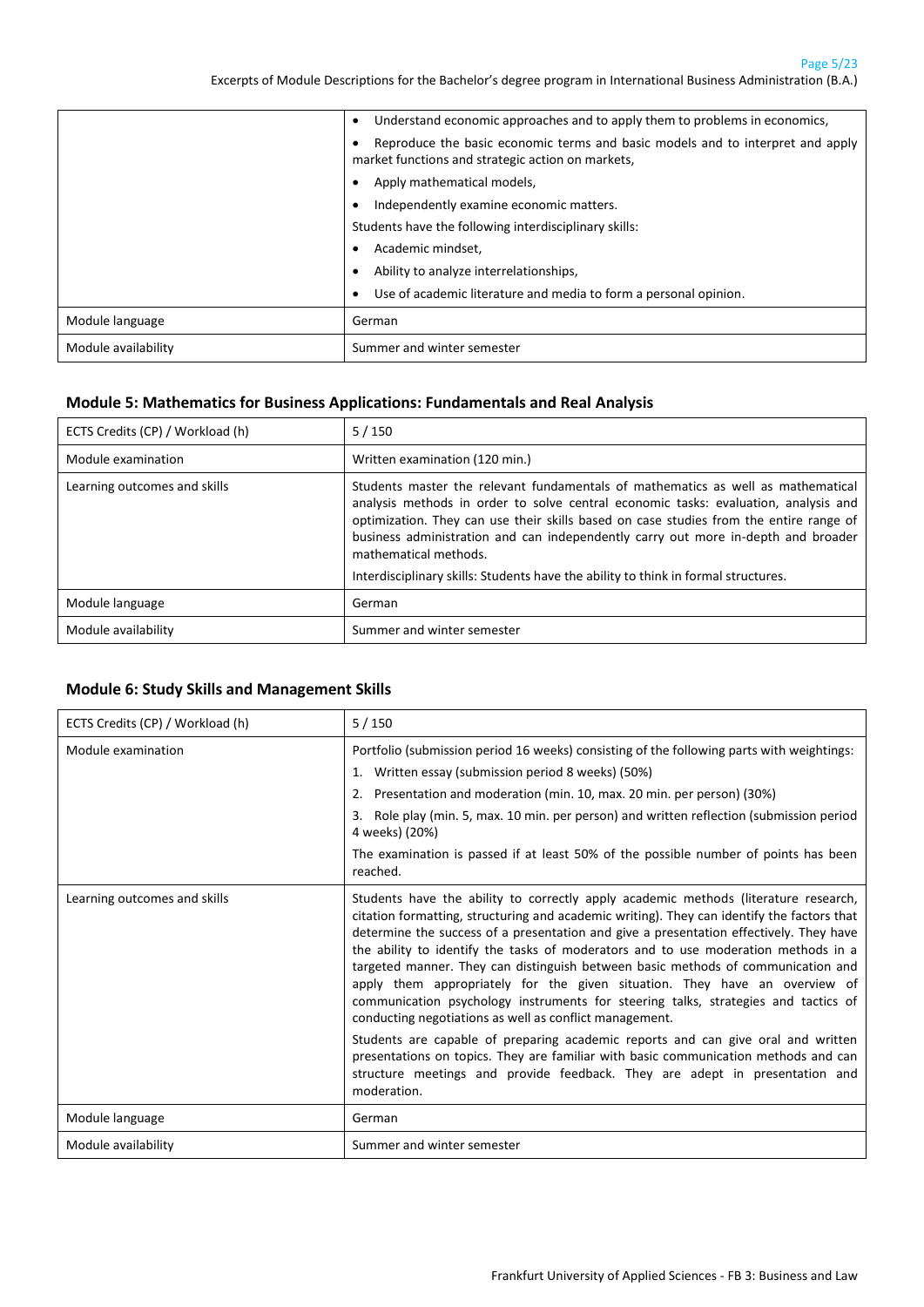#### <span id="page-5-0"></span>**Module 7: Financing and Investments**

| ECTS Credits (CP) / Workload (h) | $5/150$                                                                                                                                                                                                                                                                                             |
|----------------------------------|-----------------------------------------------------------------------------------------------------------------------------------------------------------------------------------------------------------------------------------------------------------------------------------------------------|
| Module examination               | Written examination (120 min.)                                                                                                                                                                                                                                                                      |
| Learning outcomes and skills     | Students are familiar with the customary methods for assessing investment products<br>and have the ability to apply these to simple problems using spreadsheet programs.                                                                                                                            |
|                                  | They are familiar with various forms of financing, financing instruments and financial<br>markets, and they understand how they can be used for selected practical problems.<br>They are also capable of evaluating various financial policies of companies in line with<br>their respective goals. |
|                                  | Interdisciplinary skills: Students have the ability to structure and evaluate the<br>fundamentals of financing and investment decisions. They are capable of weighing and<br>evaluating factors and, in the case of uncertainty, making rational decisions.                                         |
| Module language                  | German                                                                                                                                                                                                                                                                                              |
| Module availability              | Summer and winter semester                                                                                                                                                                                                                                                                          |

#### <span id="page-5-1"></span>**Module 8: Financial and Management Accounting II**

| ECTS Credits (CP) / Workload (h) | 5/150                                                                                                       |
|----------------------------------|-------------------------------------------------------------------------------------------------------------|
| Module examination               | Written examination (120 min.)                                                                              |
| Learning outcomes and skills     | Students are able to:                                                                                       |
|                                  | Prepare and assess annual financial statements according to German law,<br>٠                                |
|                                  | Perform and critically review calculations and operating income according to various<br>methods,            |
|                                  | Solve simple optimization problems in business operations.<br>$\bullet$                                     |
|                                  | Students are also able to apply the above skills to case studies and to draw up solutions<br>in workgroups. |
| Module language                  | German                                                                                                      |
| Module availability              | Summer and winter semester                                                                                  |

#### <span id="page-5-2"></span>**Module 9: Business Law II**

| ECTS Credits (CP) / Workload (h) | $5/150$                                                                                                                                                                                                                                |
|----------------------------------|----------------------------------------------------------------------------------------------------------------------------------------------------------------------------------------------------------------------------------------|
| Module examination               | Written examination (120 min.)                                                                                                                                                                                                         |
| Learning outcomes and skills     | Students acquire sound and in-depth basic skills; they expand upon their foundation in<br>business law. They can independently identify areas of civil law that are relevant for<br>business and independently develop case solutions. |
| Module language                  | German                                                                                                                                                                                                                                 |
| Module availability              | Summer and winter semester                                                                                                                                                                                                             |

#### <span id="page-5-3"></span>**Module 10: Taxation**

| ECTS Credits (CP) / Workload (h) | $5/150$                                                                                                                                                                                                                                                                                                                                                                                                                                              |
|----------------------------------|------------------------------------------------------------------------------------------------------------------------------------------------------------------------------------------------------------------------------------------------------------------------------------------------------------------------------------------------------------------------------------------------------------------------------------------------------|
| Module examination               | Written examination (120 min.)                                                                                                                                                                                                                                                                                                                                                                                                                       |
| Learning outcomes and skills     | Students master the fundamentals of tax law. They have a thorough overview of the<br>components of selected types of taxation (sales, income, corporation and trade tax).<br>Students are able to develop solutions to examples of cases and to present these in a<br>clear-cut manner. In doing so, they make economic decisions taking taxation issues into<br>account. They also master the most important work methods for expertise in tax law. |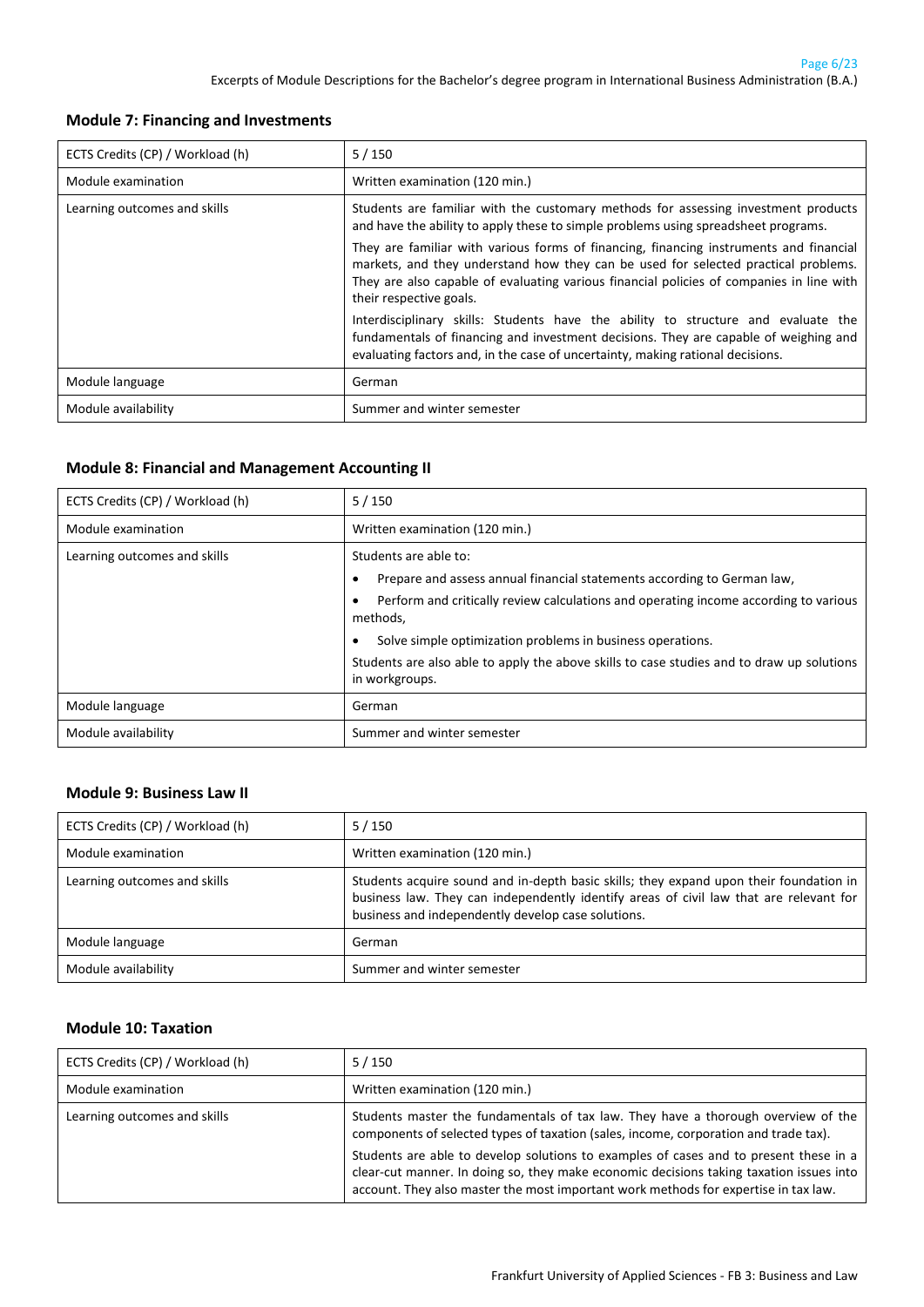| Module language     | German                     |
|---------------------|----------------------------|
| Module availability | Summer and winter semester |

#### <span id="page-6-0"></span>**Module 11: Financial Mathematics and Linear Algebra**

| ECTS Credits (CP) / Workload (h) | $5/150$                                                                                                                                                                                                                                                                                                                                                                                                                                               |
|----------------------------------|-------------------------------------------------------------------------------------------------------------------------------------------------------------------------------------------------------------------------------------------------------------------------------------------------------------------------------------------------------------------------------------------------------------------------------------------------------|
| Module examination               | Written examination (120 min.)                                                                                                                                                                                                                                                                                                                                                                                                                        |
| Learning outcomes and skills     | Students master methods of financial mathematics as well as linear algebra in order to<br>solve central tasks in economics: evaluation, analysis and optimization. They can apply<br>their skills to case studies from the entire range of business administration and can<br>independently carry out more in-depth and broader mathematical methods.<br>Interdisciplinary skills: Students have the ability to think in line with formal structures. |
| Module language                  | German                                                                                                                                                                                                                                                                                                                                                                                                                                                |
| Module availability              | Summer and winter semester                                                                                                                                                                                                                                                                                                                                                                                                                            |

#### <span id="page-6-1"></span>**Module 12: Business Information Systems I**

| ECTS Credits (CP) / Workload (h) | $5/150$                                                                                                                                                                                                    |
|----------------------------------|------------------------------------------------------------------------------------------------------------------------------------------------------------------------------------------------------------|
| Module examination               | Written examination (90 min.) with computer exercise                                                                                                                                                       |
| Learning outcomes and skills     | Students are familiar with the fundamental relationship between hardware, software<br>and networks.                                                                                                        |
|                                  | They have the ability to work in a scientific manner and supported by a PC, to obtain<br>information on the internet, process this information, prepare presentations and to plan<br>and execute projects. |
| Module language                  | German                                                                                                                                                                                                     |
| Module availability              | Summer and winter semester                                                                                                                                                                                 |

#### <span id="page-6-2"></span>**Module 13: Marketing, Logistics and Production**

| ECTS Credits (CP) / Workload (h) | $5/150$                                                                                                                                                                                                                          |
|----------------------------------|----------------------------------------------------------------------------------------------------------------------------------------------------------------------------------------------------------------------------------|
| Module examination               | Written examination (120 min.)                                                                                                                                                                                                   |
| Learning outcomes and skills     | Students are able to apply the core concepts of marketing and marketing management.<br>They also are able to apply the core concepts of logistics and production, especially<br>within the service and manufacturing industries. |
| Module language                  | English                                                                                                                                                                                                                          |
| Module availability              | Summer and winter semester                                                                                                                                                                                                       |

#### <span id="page-6-3"></span>**Module 14: Financial and Management Accounting III**

| ECTS Credits (CP) / Workload (h) | 5/150                                                                                                                                                                                     |
|----------------------------------|-------------------------------------------------------------------------------------------------------------------------------------------------------------------------------------------|
| Module examination               | Written examination (120 min.)                                                                                                                                                            |
| Learning outcomes and skills     | Students have knowledge about the International Financial Reporting Standard setting<br>and enforcement and they understand the basics of International Financial Reporting<br>Standards. |
|                                  | Students are able to analyze financial statements, especially in calculating, interpreting<br>and criticizing accounting ratios.                                                          |
|                                  | Students are able to use methods of standard costing in budgeting processes, they can<br>analyze deviations in actual and budget, and design problem solutions, especially based          |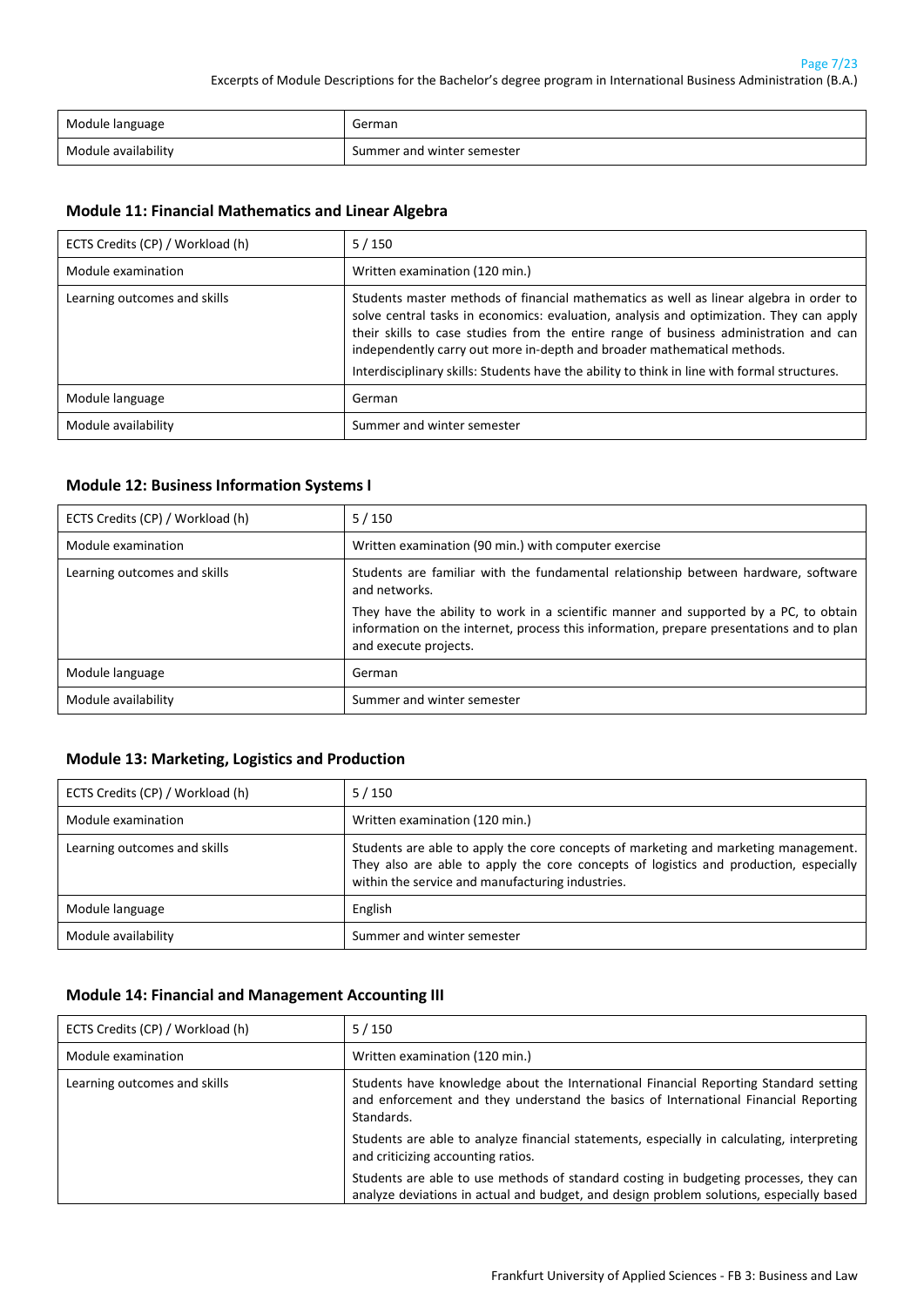|                     | on current examples from the news. |
|---------------------|------------------------------------|
| Module language     | English                            |
| Module availability | Summer and winter semester         |

#### <span id="page-7-0"></span>**Module 15: Statistics for Business**

| ECTS Credits (CP) / Workload (h) | $5/150$                                                                                                                                                                                                                                                                                                      |
|----------------------------------|--------------------------------------------------------------------------------------------------------------------------------------------------------------------------------------------------------------------------------------------------------------------------------------------------------------|
| Module examination               | Written examination (120 min.)                                                                                                                                                                                                                                                                               |
| Learning outcomes and skills     | Students know how to collect, analyze and present data. They are able to apply<br>probability distributions in business applications, e.g. quality control, portfolio selection<br>or risk management. They are able to conduct estimation and hypothesis testing<br>techniques and to interpret the results |
| Module language                  | English                                                                                                                                                                                                                                                                                                      |
| Module availability              | Summer and winter semester                                                                                                                                                                                                                                                                                   |

#### <span id="page-7-1"></span>**Module 16: Macroeconomics**

| ECTS Credits (CP) / Workload (h) | $5/150$                                                                                                                                                                                                                                |
|----------------------------------|----------------------------------------------------------------------------------------------------------------------------------------------------------------------------------------------------------------------------------------|
| Module examination               | Written examination (120 min.)                                                                                                                                                                                                         |
| Learning outcomes and skills     | Students understand the real and the financial mechanisms of national and international<br>economies; they are able to apply economic models to the world economy and discuss<br>current economic developments and political measures. |
| Module language                  | English                                                                                                                                                                                                                                |
| Module availability              | Summer and winter semester                                                                                                                                                                                                             |

#### <span id="page-7-2"></span>**Module 17: Business Information Systems II**

| ECTS Credits (CP) / Workload (h) | $5/150$                                                                                                                                      |
|----------------------------------|----------------------------------------------------------------------------------------------------------------------------------------------|
| Module examination               | Written examination including PC exercises (90 min.)                                                                                         |
| Learning outcomes and skills     | Students understand basic mechanisms of databases, privacy, data security and<br>ecommerce; they are able to apply theory to solve problems. |
| Module language                  | English                                                                                                                                      |
| Module availability              | Summer and winter semester                                                                                                                   |

#### <span id="page-7-3"></span>**Module 18: Cultural Diversity**

| ECTS Credits (CP) / Workload (h) | 5/150                                                                                                                                                                                                                                                                                                                                 |
|----------------------------------|---------------------------------------------------------------------------------------------------------------------------------------------------------------------------------------------------------------------------------------------------------------------------------------------------------------------------------------|
| Module examination               | Term paper (submission period 4 weeks) with presentation (min. 15, max. 30 min)                                                                                                                                                                                                                                                       |
| Learning outcomes and skills     | The students are able to:<br>Define the concepts "culture", "cultural diversity" and "cultural diversity<br>$\bullet$<br>management",<br>Describe the concepts of Schein & Adler, Hofstede, and Trompenaars,<br>$\bullet$<br>Analyze different cultures using the cultural dimensions of Hofstede and<br>٠<br>Trompenaars,            |
|                                  | Explore and use different standards of verbal and nonverbal communication styles<br>$\bullet$<br>(e.g. styles for greetings and partings, initiating and concluding business discussions,<br>body language, personal space, listening),<br>Prepare negotiations in different cultural contexts and consider cultural differences<br>٠ |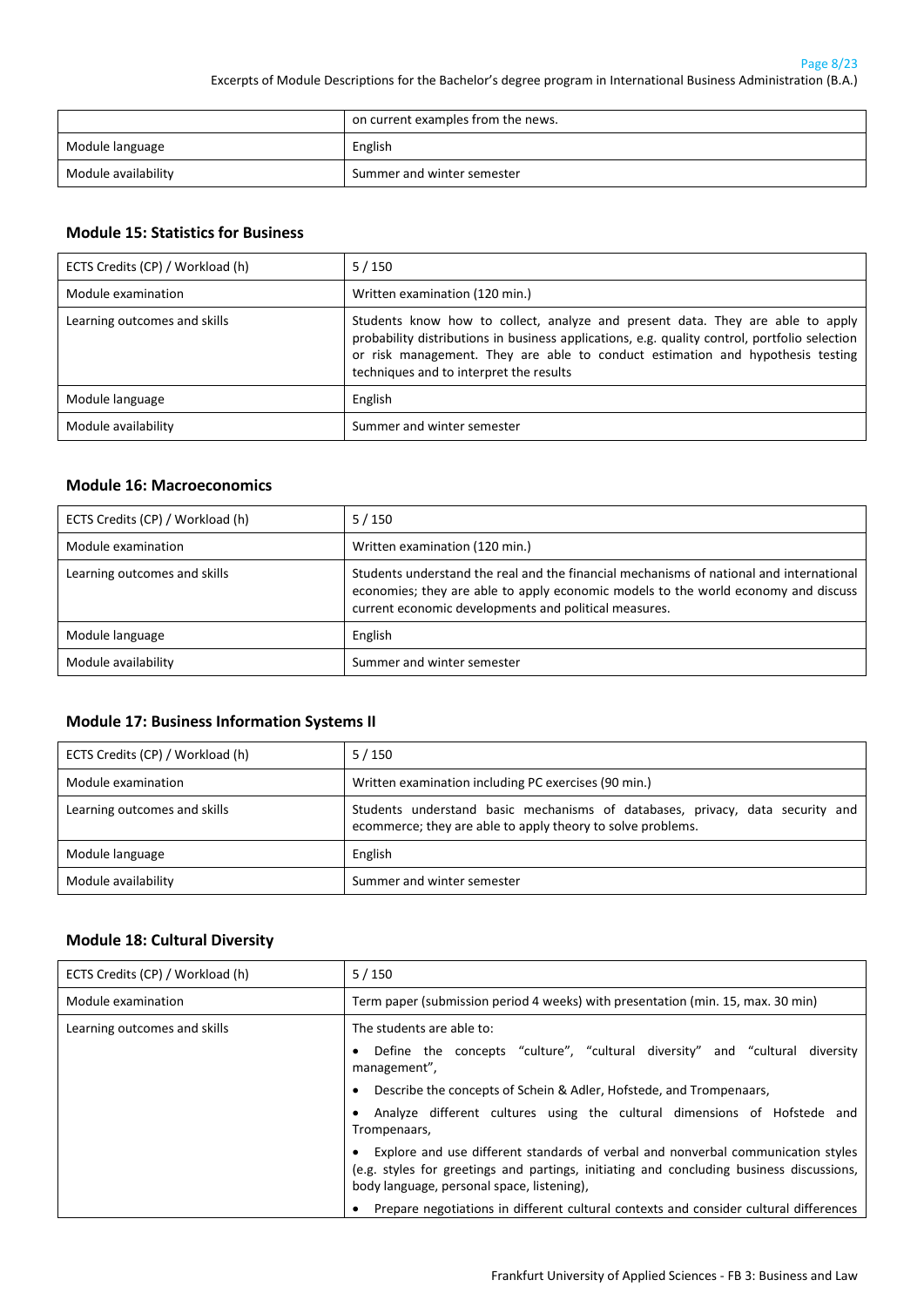Page 9/23

Excerpts of Module Descriptions for the Bachelor's degree program in International Business Administration (B.A.)

|                     | (e.g. dealing with time, saying no and disagreeing),                               |
|---------------------|------------------------------------------------------------------------------------|
|                     | Reflect on differing conflict management styles,                                   |
|                     | Specify the requirements of managers working in an intercultural environment,<br>٠ |
|                     | Outline the basic tasks of intercultural management.<br>٠                          |
| Module language     | English                                                                            |
| Module availability | Summer and winter semester                                                         |

#### <span id="page-8-0"></span>**Module 19: European and International Business Law**

| ECTS Credits (CP) / Workload (h) | $5/150$                                                                                                                                                                                                                                                                                                                                                |
|----------------------------------|--------------------------------------------------------------------------------------------------------------------------------------------------------------------------------------------------------------------------------------------------------------------------------------------------------------------------------------------------------|
| Module examination               | Written examination (120 min.)                                                                                                                                                                                                                                                                                                                         |
| Learning outcomes and skills     | Students understand the legal principles of the European integration process, the<br>decision procedures of the EU institutions and the functioning of the Single European<br>Market. They learn to deal with conflicting laws in business transactions and understand<br>the principles of Private International Law and Word Trade Organization law. |
| Module language                  | English                                                                                                                                                                                                                                                                                                                                                |
| Module availability              | Summer and winter semester                                                                                                                                                                                                                                                                                                                             |

#### <span id="page-8-1"></span>**Module 20: International Economics**

| ECTS Credits (CP) / Workload (h) | 5/150                                                                                                                                                                                                                                                                                                                                                                                                                                                                                                                                                             |
|----------------------------------|-------------------------------------------------------------------------------------------------------------------------------------------------------------------------------------------------------------------------------------------------------------------------------------------------------------------------------------------------------------------------------------------------------------------------------------------------------------------------------------------------------------------------------------------------------------------|
| Module examination               | Written examination (120 min.)                                                                                                                                                                                                                                                                                                                                                                                                                                                                                                                                    |
| Learning outcomes and skills     | Students acquire a solid foundation of knowledge about the workings of economic<br>systems and are able to use the basic tools, methods and techniques needed to solve<br>theoretical and applied problems in international economics. They develop a broad<br>understanding of basic economics concepts, terminology and graphs relevant for<br>international economics and can effectively identify, formulate and solve economics<br>problems. They possess a thorough knowledge of the evolution and current working of<br>the international monetary system. |
|                                  | Students have developed general study skills, particularly including the ability to learn<br>independently using a variety of source materials including books, learned journals, the<br>Internet, etc.                                                                                                                                                                                                                                                                                                                                                           |
| Module language                  | English                                                                                                                                                                                                                                                                                                                                                                                                                                                                                                                                                           |
| Module availability              | Summer and winter semester                                                                                                                                                                                                                                                                                                                                                                                                                                                                                                                                        |

#### <span id="page-8-2"></span>**Module 21: International Marketing**

| ECTS Credits (CP) / Workload (h) | 5/150                                                                                                                                                                                                                                                                                                                                                                                                                                                                                                                                                            |
|----------------------------------|------------------------------------------------------------------------------------------------------------------------------------------------------------------------------------------------------------------------------------------------------------------------------------------------------------------------------------------------------------------------------------------------------------------------------------------------------------------------------------------------------------------------------------------------------------------|
| Module examination               | Written examination (120 min.)                                                                                                                                                                                                                                                                                                                                                                                                                                                                                                                                   |
| Learning outcomes and skills     | Upon completion, students have an in-depth understanding of global marketing and its<br>opportunities and problems, of the implications of global environmental factors for<br>business, and of major international marketing management concepts, strategies and<br>practices. Students possess better analytical and decision-making skills which are<br>essential to effective planning, organizing and controlling of foreign operations.<br>Furthermore, students are more sensitive about different cultures and are able to<br>interact cross-culturally. |
| Module language                  | English                                                                                                                                                                                                                                                                                                                                                                                                                                                                                                                                                          |
| Module availability              | Summer and winter semester                                                                                                                                                                                                                                                                                                                                                                                                                                                                                                                                       |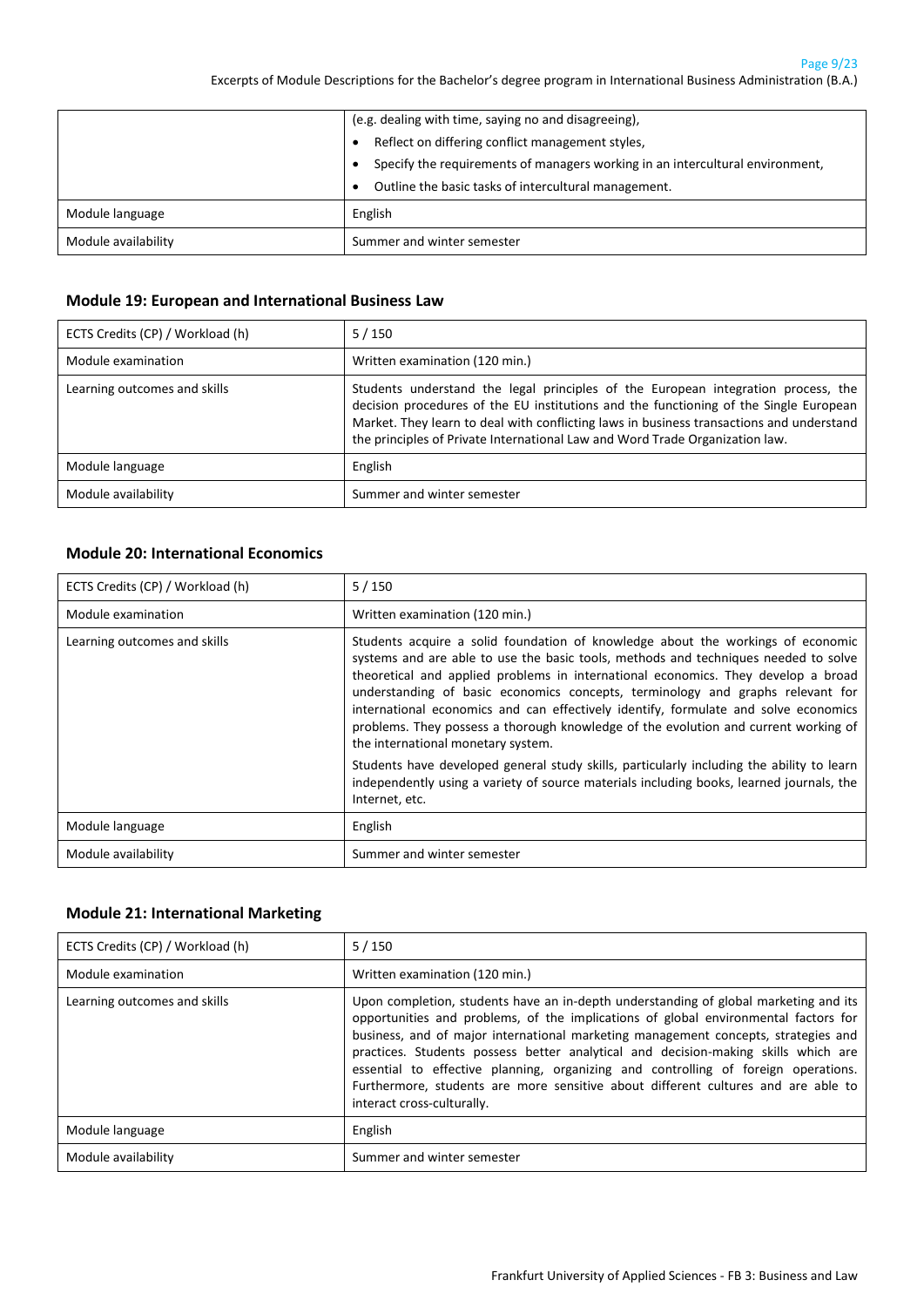#### <span id="page-9-0"></span>**Module 22: Transport, Geography and International Trade**

| ECTS Credits (CP) / Workload (h) | 5/150                                                                                                                                                                                                                                                                                                                                                                                                                                                                                                                                                                                                                                                                                                                                                                                                                                                                                                                                                                                                                                                                                                                             |
|----------------------------------|-----------------------------------------------------------------------------------------------------------------------------------------------------------------------------------------------------------------------------------------------------------------------------------------------------------------------------------------------------------------------------------------------------------------------------------------------------------------------------------------------------------------------------------------------------------------------------------------------------------------------------------------------------------------------------------------------------------------------------------------------------------------------------------------------------------------------------------------------------------------------------------------------------------------------------------------------------------------------------------------------------------------------------------------------------------------------------------------------------------------------------------|
| Module examination               | Written examination (120 min.)                                                                                                                                                                                                                                                                                                                                                                                                                                                                                                                                                                                                                                                                                                                                                                                                                                                                                                                                                                                                                                                                                                    |
| Learning outcomes and skills     | Movements of people, freight and information have always been fundamental<br>components of the economic and social life of societies. Contemporary economic<br>processes have been accompanied by a significant increase in mobility and higher levels<br>of accessibility. Although this trend can be traced back to the industrial revolution, it<br>significantly accelerated in the second half of the 20th century as trade was liberalized<br>and with significant technological improvements. Societies have become increasingly<br>dependent on their transport systems to support a wide variety of activities ranging,<br>among others, from commuting, tourism, supplying energy needs, to distributing parts<br>and final goods. Developing transport systems has been a continuous challenge to<br>satisfying mobility needs, supporting economic development and participating in the<br>global economy.<br>The students know and are able to apply basic microeconomic models to analyze<br>transport markets. They can judge the relevance of these approaches for business as<br>well as for economic decisions. |
|                                  | The students know and can use the tools of economic geography to explain where<br>economic activities occur. Furthermore, they can assess the relevance of spatial<br>networks, agglomerations, core and periphery structures for business and economic<br>processes and decisions.<br>The students can apply abstract theoretical models to analyze complex processes and to<br>reach decisions. They can adapt abstract theoretical models to concrete real-life decision<br>processes                                                                                                                                                                                                                                                                                                                                                                                                                                                                                                                                                                                                                                          |
| Module language                  | English                                                                                                                                                                                                                                                                                                                                                                                                                                                                                                                                                                                                                                                                                                                                                                                                                                                                                                                                                                                                                                                                                                                           |
| Module availability              | Summer and winter semester                                                                                                                                                                                                                                                                                                                                                                                                                                                                                                                                                                                                                                                                                                                                                                                                                                                                                                                                                                                                                                                                                                        |

#### <span id="page-9-1"></span>**Module 23: International Finance**

| ECTS Credits (CP) / Workload (h) | 5/150                                                                                                              |
|----------------------------------|--------------------------------------------------------------------------------------------------------------------|
| Module examination               | Written examination (120 min.)                                                                                     |
| Learning outcomes and skills     | The students are able to:                                                                                          |
|                                  | Determine and evaluate the functions of prevalent securities, derivatives and other<br>٠<br>financial instruments, |
|                                  | Comprehend and apply methods of reducing corporate risk using financial<br>٠                                       |
|                                  | Instruments,                                                                                                       |
|                                  | Comprehend and apply methods for the valuation of investments,<br>$\bullet$                                        |
|                                  | Ascertain the effects of international diversification on the value of a portfolio,<br>٠                           |
|                                  | Assess the implications of the above-mentioned instruments and contractual<br>٠                                    |
|                                  | arrangements with regard to the conflicts of interests and incentives affecting the                                |
|                                  | decisions of the relevant players,                                                                                 |
|                                  | Appraise the attempts and possibilities to coordinate those decisions and mitigate<br>٠                            |
|                                  | conflicts of interests.                                                                                            |
| Module language                  | English                                                                                                            |
| Module availability              | Summer and winter semester                                                                                         |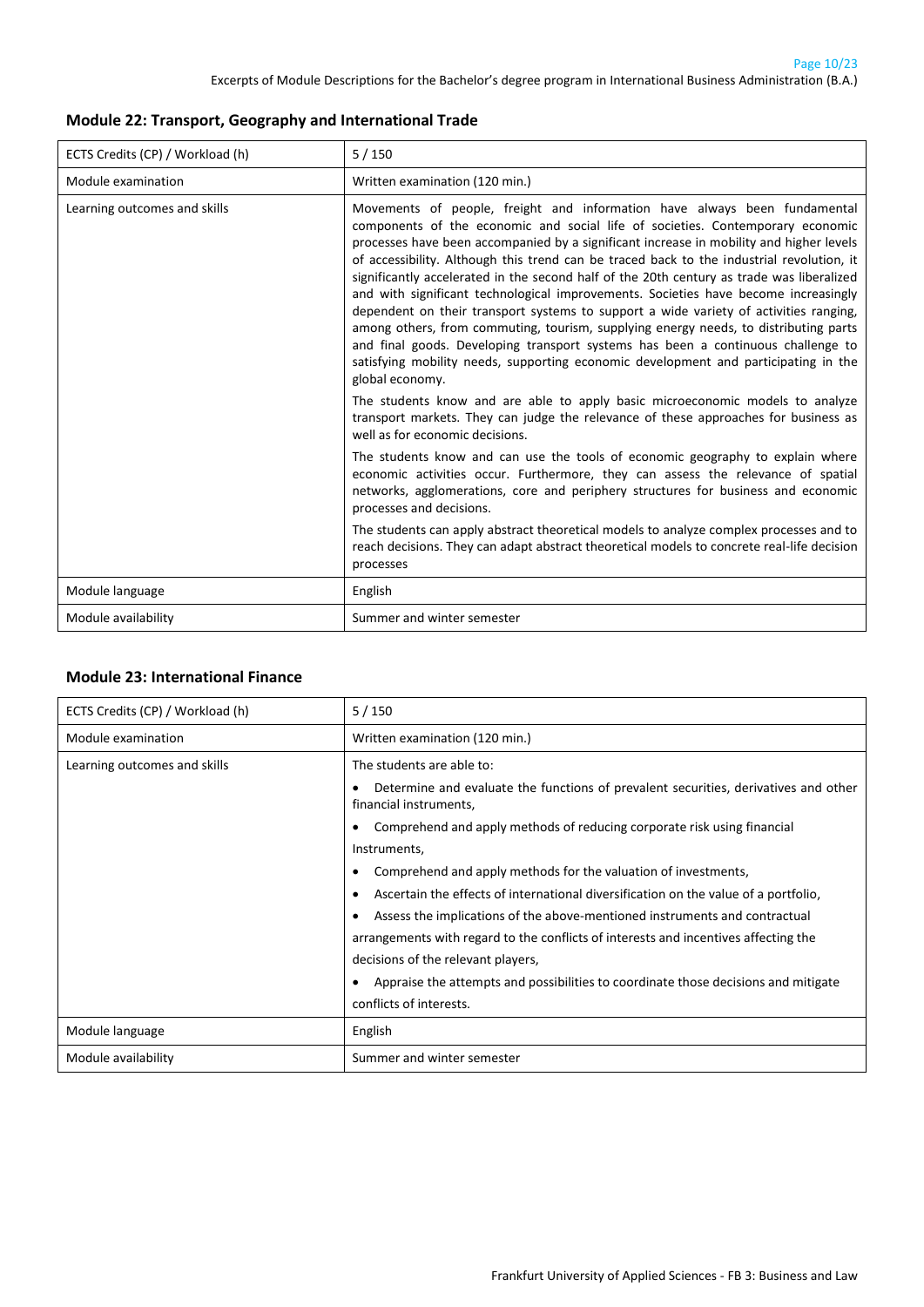#### <span id="page-10-0"></span>**Module 24: Business Ethics**

| ECTS Credits (CP) / Workload (h) | 5/150                                                                                                                                   |
|----------------------------------|-----------------------------------------------------------------------------------------------------------------------------------------|
| Module examination               | Term paper submission period 4 weeks) with presentation (min. 15, max. 30 min)                                                          |
| Learning outcomes and skills     | The students are able to:                                                                                                               |
|                                  | Distinguish between ethics and morals,<br>٠                                                                                             |
|                                  | Describe and apply ethical theories and principles,<br>٠                                                                                |
|                                  | Describe and assess business ethics management strategies and instruments.<br>$\bullet$                                                 |
|                                  | They are able to apply these insights so they can:                                                                                      |
|                                  | Show sensitivity regarding ethical issues in companies,<br>$\bullet$                                                                    |
|                                  | Comprehend the complexity of ethical problems,<br>٠                                                                                     |
|                                  | Make decisions regarding ethical dilemmas and reflect on them,<br>٠                                                                     |
|                                  | Discern conflicts of interests within a corporation,<br>$\bullet$                                                                       |
|                                  | Ascertain the incentive implications of governance institutions, financing contracts,<br>$\bullet$                                      |
|                                  | compensation contracts,                                                                                                                 |
|                                  | Operationalize and formalize incentives and conflicts of interest within a<br>$\bullet$                                                 |
|                                  | corporation and between economic agents,                                                                                                |
|                                  | Comprehend and apply the concepts of property rights, principal agent relationship,<br>٠<br>transaction cost and information asymmetry, |
|                                  | Comprehend and apply concepts of corporate governance institutions and<br>$\bullet$                                                     |
|                                  | corporate organization as well as concepts of incentives and conflicts of interest                                                      |
|                                  | associated with finance and market strategy decisions.                                                                                  |
| Module language                  | English                                                                                                                                 |
| Module availability              | Summer and winter semester                                                                                                              |

#### <span id="page-10-1"></span>**Module 25: Internship**

| ECTS Credits (CP) / Workload (h) | 30/900                                                                                                                                                                                                                                                                                             |
|----------------------------------|----------------------------------------------------------------------------------------------------------------------------------------------------------------------------------------------------------------------------------------------------------------------------------------------------|
| Module examination               | Written report (submission period 18 weeks) with presentation (min. 15, max. 30 min.)                                                                                                                                                                                                              |
| Learning outcomes and skills     | Students are given early career orientation through contact with companies operating in<br>specific fields. They apply their theory in practice based on a training plan. This also<br>provides them with valuable occupation-specific knowledge for their further studies and<br>Bachelor thesis. |
|                                  | Interdisciplinary skills: Students expand their communication, conflict management,<br>presentation and time-management skills.                                                                                                                                                                    |
| Module language                  | German                                                                                                                                                                                                                                                                                             |
| Module availability              | Summer and winter semester                                                                                                                                                                                                                                                                         |

#### <span id="page-10-2"></span>**Module 26: Bachelor-Thesis**

| ECTS Credits (CP) / Workload (h) | $5/150$                                                                                                                                                                                                                                                                                                                        |
|----------------------------------|--------------------------------------------------------------------------------------------------------------------------------------------------------------------------------------------------------------------------------------------------------------------------------------------------------------------------------|
| Module examination               | Bachelor-Thesis (submission period 8 weeks) with final colloquium (min. 30, max. 45<br>min.                                                                                                                                                                                                                                    |
| Learning outcomes and skills     | The Bachelor thesis is a supervised thesis designed to demonstrate the candidate's<br>ability to independently examine problems related to an area of their studies according<br>to scientific methods and findings and to present the results of this work in an<br>appropriate manner and within a specified period of time. |
| Module language                  | German                                                                                                                                                                                                                                                                                                                         |
| Module availability              | Summer and winter semester                                                                                                                                                                                                                                                                                                     |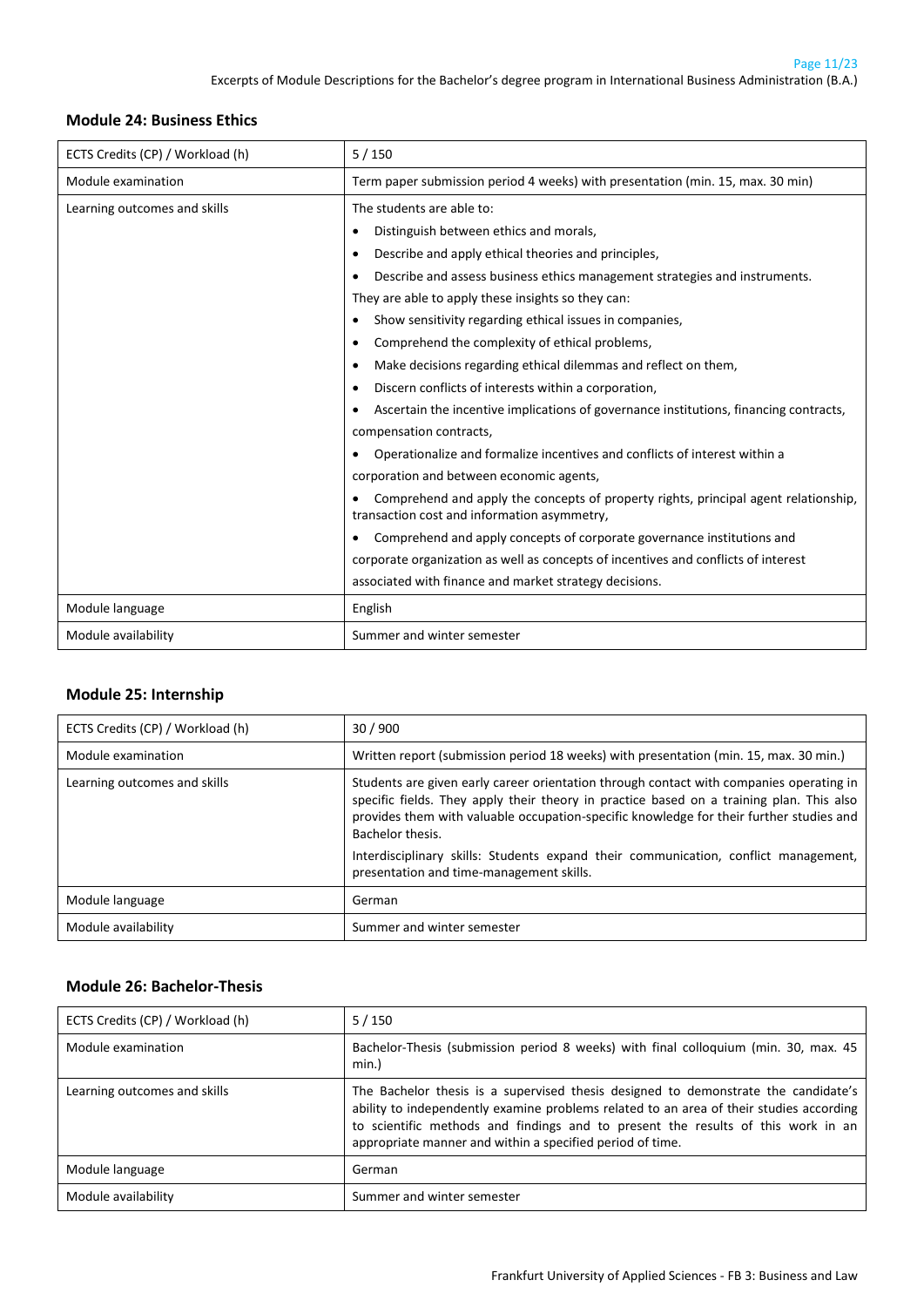#### <span id="page-11-0"></span>**Module 27: Human Resource and Organization Management I**

| ECTS Credits (CP) / Workload (h) | 10/300                                                                                                                                                                                                                                                                                |
|----------------------------------|---------------------------------------------------------------------------------------------------------------------------------------------------------------------------------------------------------------------------------------------------------------------------------------|
| Module examination               | Written examination (120 min.)                                                                                                                                                                                                                                                        |
| Learning outcomes and skills     | Students acquire in-depth knowledge of human resource and organization management.<br>They can analyze and categorize current developments. Through the use of case studies,<br>they become familiar with practical methods of organization.                                          |
|                                  | Students have the ability to critically review and compare their own ideas and<br>approaches. They are also capable of demonstrating their social and self-competence<br>through discussions, presentations and group work.                                                           |
|                                  | They have the ability to independently acquire new knowledge. Guided, independent<br>learning based on comprehensive details regarding required reading, as well as<br>discussions and exercises in the lectures enable students to continuously identify their<br>learning progress. |
| Module language                  | German                                                                                                                                                                                                                                                                                |
| Module availability              | Summer and winter semester                                                                                                                                                                                                                                                            |

#### <span id="page-11-1"></span>**Module 28: Market Research, Market Segmentation and Consumer Behavior**

| ECTS Credits (CP) / Workload (h) | 10/300                                                                                                                                                                                                                                                                                                                                                                                                                                                                                                                                                                                                                                                                                     |
|----------------------------------|--------------------------------------------------------------------------------------------------------------------------------------------------------------------------------------------------------------------------------------------------------------------------------------------------------------------------------------------------------------------------------------------------------------------------------------------------------------------------------------------------------------------------------------------------------------------------------------------------------------------------------------------------------------------------------------------|
| Module examination               | Partial examinations:<br>1. Written examination (120 min.) with 75% weighting<br>2. Presentation (min. 15, max. 30 min.) with written essay (submission period 4 weeks)<br>with 25% weighting                                                                                                                                                                                                                                                                                                                                                                                                                                                                                              |
| Learning outcomes and skills     | Students are familiar with the term, the main task areas and the sponsors of market<br>research. They have an overview of the approaches used in market research and of the<br>phases in the market research process. They can explain the difference between primary<br>and secondary research and they know which measurement levels and quality criteria of<br>measurement can be distinguished. They are familiar with the main collection methods<br>in practical market research which are used for marketing decisions and in marketing<br>control. Students are familiar with the most important methods of multivariate data<br>analysis.                                         |
|                                  | They master the methods used for target group forming/market segmentation in regard<br>to market exploration and market coverage.                                                                                                                                                                                                                                                                                                                                                                                                                                                                                                                                                          |
|                                  | Students are familiar with the main characteristics and the central issues of consumer<br>behavior research. They know what activating and psychological mechanisms are and<br>they can explain how marketing can use these psychological determinants to influence<br>behavior.                                                                                                                                                                                                                                                                                                                                                                                                           |
|                                  | Students are able to view and process secondary material named or made available to<br>them and to independently acquire knowledge on this topic. Guided towards self-<br>learning, they regularly perform checks of their learning progress either alone, in a team<br>or in agreement with teaching staff. Students have the ability to assume responsibility in<br>a team, to exchange ideas with others, to take on tasks, to coordinate activities with<br>others and to discuss results. The development of social competence is promoted<br>through team work, while the development of self-competence is promoted by the<br>independent study of content in addition to lectures. |
| Module language                  | German                                                                                                                                                                                                                                                                                                                                                                                                                                                                                                                                                                                                                                                                                     |
| Module availability              | Summer and winter semester                                                                                                                                                                                                                                                                                                                                                                                                                                                                                                                                                                                                                                                                 |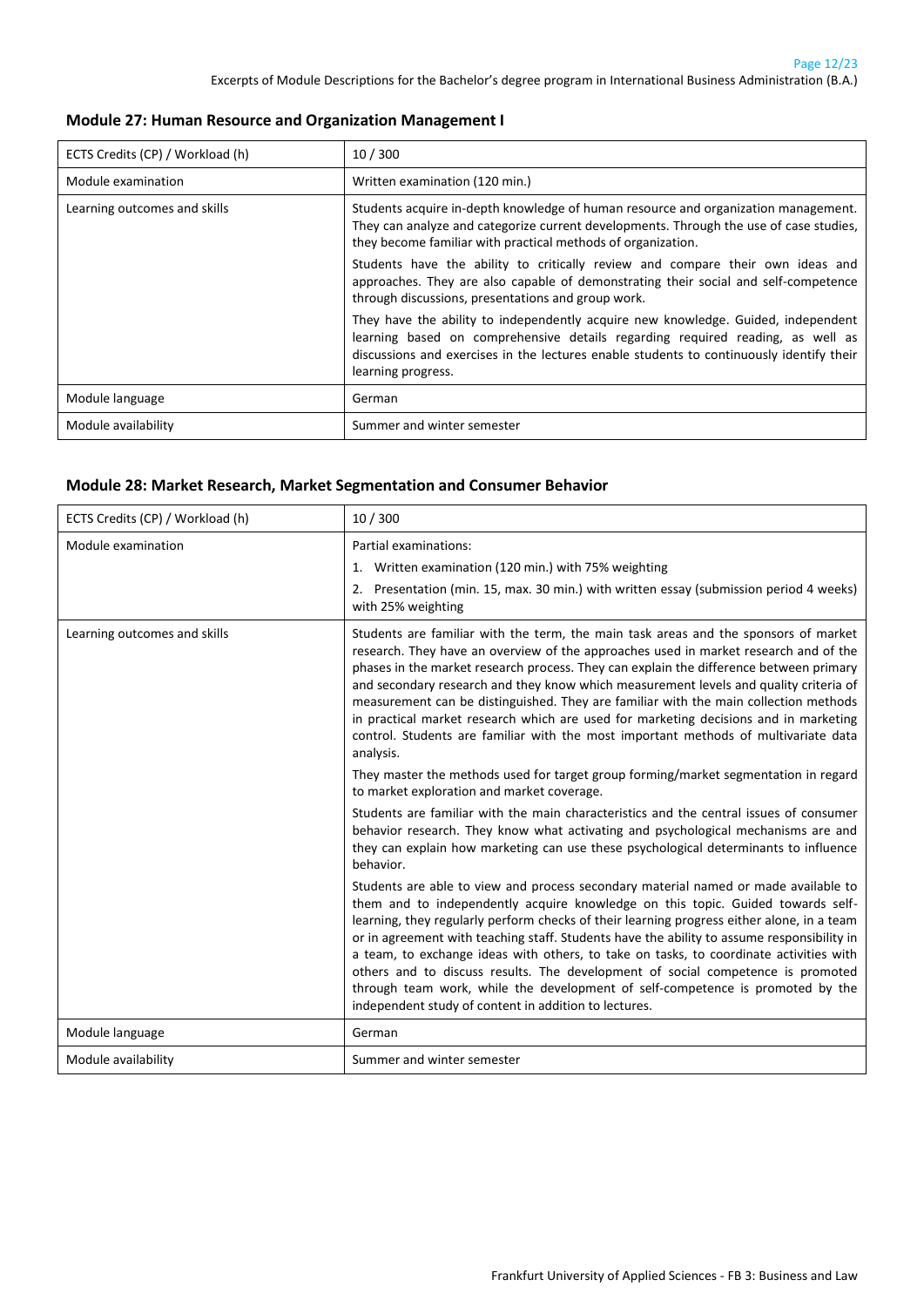#### <span id="page-12-0"></span>**Module 29: Taxation I**

| ECTS Credits (CP) / Workload (h) | 10/300                                                                                                                                                                                                                                                                                                      |
|----------------------------------|-------------------------------------------------------------------------------------------------------------------------------------------------------------------------------------------------------------------------------------------------------------------------------------------------------------|
| Module examination               | Portfolio consisting of:                                                                                                                                                                                                                                                                                    |
|                                  | 1. Presentation (min. 15, max. 30 min.) with written essay (submission period 4 weeks)<br>with 10% weighting                                                                                                                                                                                                |
|                                  | 2. Written examination (120 min.) with 90% weighting                                                                                                                                                                                                                                                        |
|                                  | The examination is passed if at least 50% of the possible number of points has been<br>earned.                                                                                                                                                                                                              |
| Learning outcomes and skills     | Students master the most important issues in tax accounting law and in procedural law.<br>They are familiar with the most important provisions and can apply them.                                                                                                                                          |
|                                  | Students have the ability to independently understand tax issues using the specified<br>literature and to apply the specialist knowledge acquired to selected case studies.<br>Students are able to clarify open issues within the scope of group work or posing pre-<br>formulated questions to lecturers. |
| Module language                  | German                                                                                                                                                                                                                                                                                                      |
| Module availability              | Summer and winter semester                                                                                                                                                                                                                                                                                  |

#### <span id="page-12-1"></span>**Module 30: Management Accounting and Control I**

| ECTS Credits (CP) / Workload (h) | 10/300                                                                                                                                                                                                                                                                                                                                                                                                                            |
|----------------------------------|-----------------------------------------------------------------------------------------------------------------------------------------------------------------------------------------------------------------------------------------------------------------------------------------------------------------------------------------------------------------------------------------------------------------------------------|
| Module examination               | Written examination (120 min.)                                                                                                                                                                                                                                                                                                                                                                                                    |
| Learning outcomes and skills     | In addition to the fundamentals of the management accounting theory, students are<br>familiar with the tasks and instruments of management accounting. They can<br>understand and apply behavior-based management accounting in decision-making<br>processes. Furthermore, they have the ability to analyze deviations between target and<br>actual values as a basis for decisions regarding adjustment and correction measures. |
|                                  | Students are familiar with the basic principles for assessing concepts of income<br>recognition. They are familiar with different profit concepts, which are relevant both in<br>theory and in practice for profit-sharing and allocation of earnings in hierarchical<br>delegation relationships. They come to know KPI systems as management accountant's<br>tool for information-gathering and coordination.                   |
|                                  | In addition to skills and methodologies, students have the ability to explain complex<br>issues and also have moderation and communication skills.                                                                                                                                                                                                                                                                                |
| Module language                  | German                                                                                                                                                                                                                                                                                                                                                                                                                            |
| Module availability              | Summer and winter semester                                                                                                                                                                                                                                                                                                                                                                                                        |

#### <span id="page-12-2"></span>**Module 31: Asset Pricing**

| ECTS Credits (CP) / Workload (h) | 10/300                                                                                                                                                                                                                                                                             |
|----------------------------------|------------------------------------------------------------------------------------------------------------------------------------------------------------------------------------------------------------------------------------------------------------------------------------|
| Module examination               | Partial examinations:                                                                                                                                                                                                                                                              |
|                                  | 1. Written examination (120 min.) with 67% weighting                                                                                                                                                                                                                               |
|                                  | 2. Project with written essay (submission period 4 weeks) with presentation (min. 15,<br>max. 30 min.) with 33% weighting                                                                                                                                                          |
| Learning outcomes and skills     | Students are familiar with the basic methods and principles used to evaluate financial<br>instruments and their application to the most important forms of financial instruments.<br>They have the ability to independently apply valuation methods using spreadsheet<br>programs. |
|                                  | They are familiar with how financial markets work and have an overview of the financial<br>instruments available on financial markets and how they can be used.                                                                                                                    |
| Module language                  | German                                                                                                                                                                                                                                                                             |
| Module availability              | Summer and winter semester                                                                                                                                                                                                                                                         |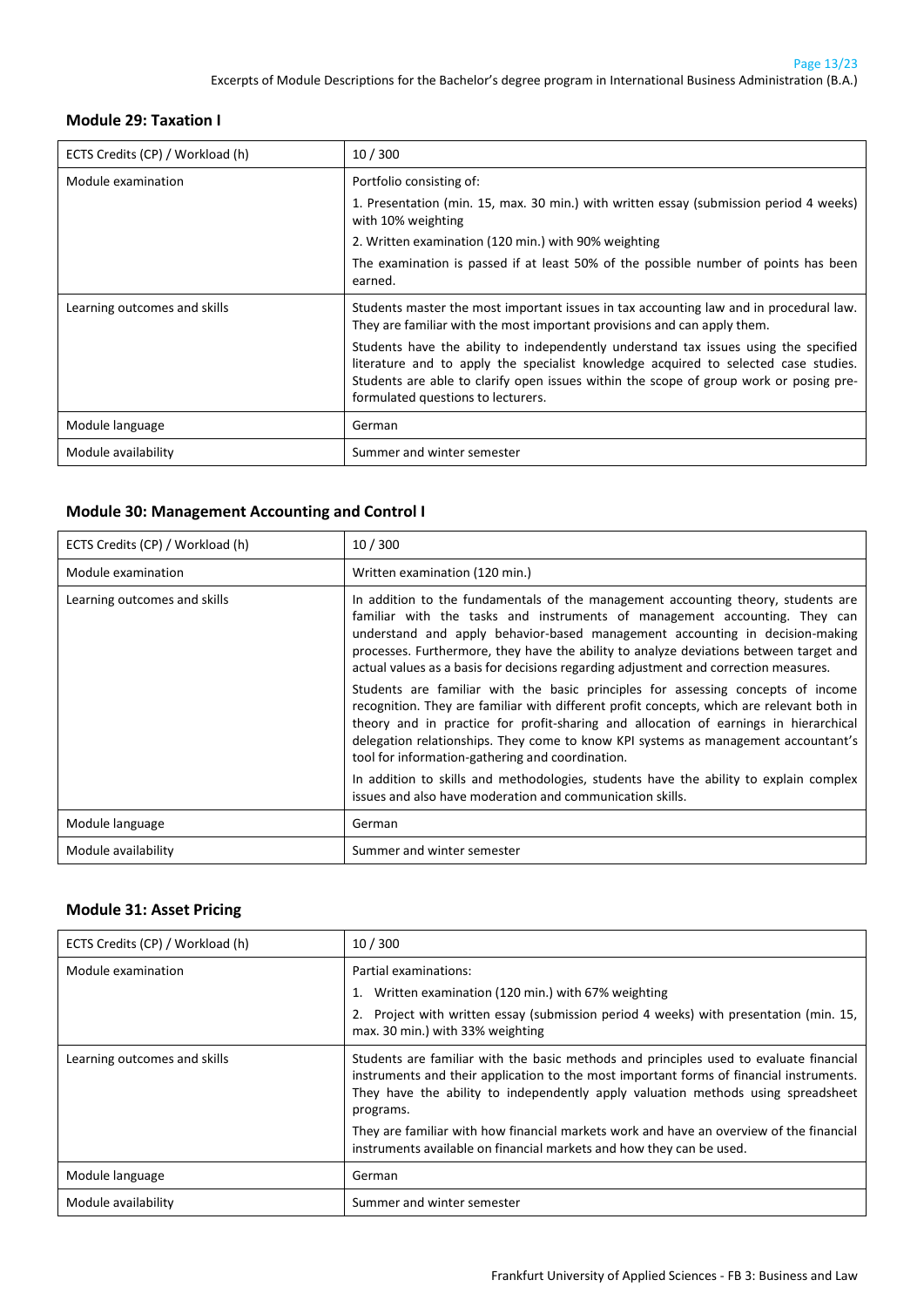#### <span id="page-13-0"></span>**Module 32: Auditing I**

| ECTS Credits (CP) / Workload (h) | 10/300                                                                                                                                                                                         |
|----------------------------------|------------------------------------------------------------------------------------------------------------------------------------------------------------------------------------------------|
| Module examination               | Written examination (120 min.)                                                                                                                                                                 |
| Learning outcomes and skills     | Students acquire in-depth knowledge and methodological skills in auditing annual<br>financial statements.                                                                                      |
|                                  | Based on methodological and legal requirements, students have the ability to critically<br>examine and classify empirical facts at a company and to defend the position assumed to<br>clients. |
| Module language                  | German                                                                                                                                                                                         |
| Module availability              | Summer and winter semester                                                                                                                                                                     |

#### <span id="page-13-1"></span>**Module 33: Logistics**

| ECTS Credits (CP) / Workload (h) | 10/300                                                                                                                                                                                                                                                                                                                                                                                                                                                                                                                                                                                                                                                                                                                                                                                        |
|----------------------------------|-----------------------------------------------------------------------------------------------------------------------------------------------------------------------------------------------------------------------------------------------------------------------------------------------------------------------------------------------------------------------------------------------------------------------------------------------------------------------------------------------------------------------------------------------------------------------------------------------------------------------------------------------------------------------------------------------------------------------------------------------------------------------------------------------|
| Module examination               | Written examination (120 min.)                                                                                                                                                                                                                                                                                                                                                                                                                                                                                                                                                                                                                                                                                                                                                                |
| Learning outcomes and skills     | Students acquire in-depth production management skills and broaden their expertise in<br>logistics.<br>They especially acquire knowledge of production and the function of logistics as part of<br>production as well as in procurement and distribution. They master methods of<br>production planning, production control and quality management. They are also capable<br>of applying procurement strategies, concepts for procurement logistics and the<br>fundamentals of production-synchronous procurement. Furthermore, students can<br>explain the relationships between outbound logistics planning, especially transport<br>planning, and they have an overview of KPIs for outbound logistics. Finally, they are also<br>familiar with the characteristics of disposal logistics. |
| Module language                  | German                                                                                                                                                                                                                                                                                                                                                                                                                                                                                                                                                                                                                                                                                                                                                                                        |
| Module availability              | Summer and winter semester                                                                                                                                                                                                                                                                                                                                                                                                                                                                                                                                                                                                                                                                                                                                                                    |

#### <span id="page-13-2"></span>**Module 34: Human Resource and Organization Management II**

| ECTS Credits (CP) / Workload (h) | 10/300                                                                                                                                                                                                                                                                                                                                                                       |
|----------------------------------|------------------------------------------------------------------------------------------------------------------------------------------------------------------------------------------------------------------------------------------------------------------------------------------------------------------------------------------------------------------------------|
| Module examination               | Presentation (min. 15, max. 30 min.) with written essay (submission period 4 weeks)                                                                                                                                                                                                                                                                                          |
| Learning outcomes and skills     | Students are familiar with the contents of human resources development. They know<br>the goals and the addressees and they can assess and select tools to promote staff as<br>well as education and skills acquisition. They can identify the relationship between OD<br>and HRD and they understand the importance of organizational change processes and<br>how they work. |
|                                  | Students are familiar with typical leadership tasks and can classify them in the context of<br>the company. They have the ability to analyze approaches to leadership and leadership<br>styles and to assign incentives. They can conduct target agreement and appraisal talks<br>and assess alternative approaches.                                                         |
|                                  | Discussions, presentations, group work and role games allow students to critically review<br>and compare their own ideas and approaches.                                                                                                                                                                                                                                     |
|                                  | They have the ability to independently acquire new knowledge. Guided, independent<br>learning based on comprehensive details regarding required reading, as well as exercises<br>in the lectures enable students to continuously identify their learning progress.                                                                                                           |
| Module language                  | German                                                                                                                                                                                                                                                                                                                                                                       |
| Module availability              | Summer and winter semester                                                                                                                                                                                                                                                                                                                                                   |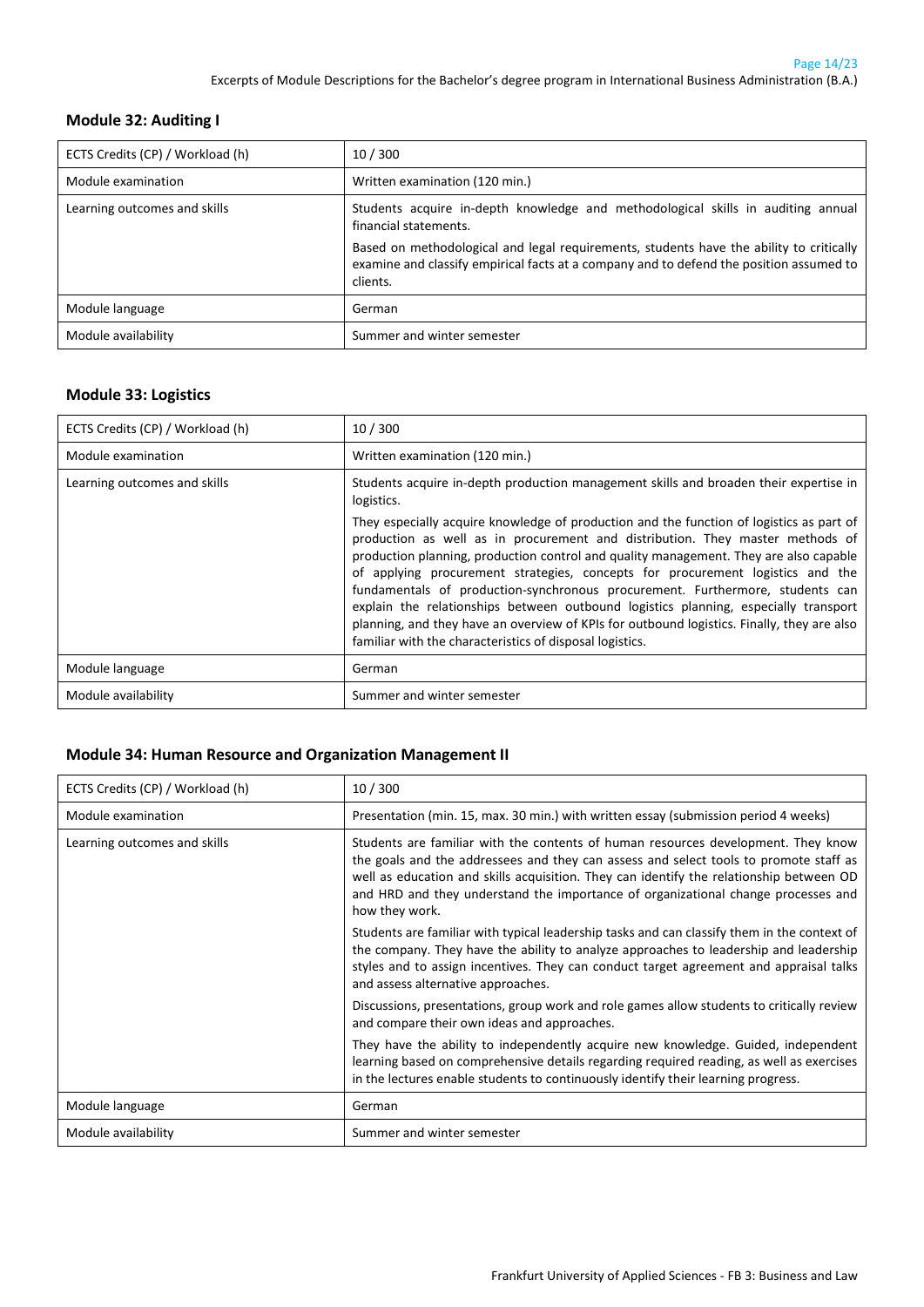#### <span id="page-14-0"></span>**Module 35: Strategic Marketing**

| ECTS Credits (CP) / Workload (h) | 10/300                                                                                                                                                                                                                                                                                                                                                                                                                                                                                                                                                       |
|----------------------------------|--------------------------------------------------------------------------------------------------------------------------------------------------------------------------------------------------------------------------------------------------------------------------------------------------------------------------------------------------------------------------------------------------------------------------------------------------------------------------------------------------------------------------------------------------------------|
| Module examination               | Presentation (min. 15, max. 30 min.) with written essay (submission period 4 weeks)                                                                                                                                                                                                                                                                                                                                                                                                                                                                          |
| Learning outcomes and skills     | Students are familiar with a company's different categories of goals and especially the<br>different categories of marketing goals. They are familiar with the different levels of<br>strategy at a company and how these levels are related to each other. They are familiar<br>with the fundamental tools and analysis methods of strategic marketing; they can apply<br>them in practice and can present and discuss the results in front of other students.<br>Students understand and can apply what is needed to prepare and present academic<br>work. |
| Module language                  | German                                                                                                                                                                                                                                                                                                                                                                                                                                                                                                                                                       |
| Module availability              | Summer and winter semester                                                                                                                                                                                                                                                                                                                                                                                                                                                                                                                                   |

#### <span id="page-14-1"></span>**Module 36: Taxation II**

| ECTS Credits (CP) / Workload (h) | 10/300                                                                                                                                                                                                                                                                                                                                                                                                                                                                                                                                              |
|----------------------------------|-----------------------------------------------------------------------------------------------------------------------------------------------------------------------------------------------------------------------------------------------------------------------------------------------------------------------------------------------------------------------------------------------------------------------------------------------------------------------------------------------------------------------------------------------------|
| Module examination               | Portfolio consisting of:                                                                                                                                                                                                                                                                                                                                                                                                                                                                                                                            |
|                                  | 1. Presentation (min. 15, max. 30 min.) with written essay (submission period 4 weeks)<br>with 10% weighting                                                                                                                                                                                                                                                                                                                                                                                                                                        |
|                                  | 2. Written examination (120 min.) with 90% weighting                                                                                                                                                                                                                                                                                                                                                                                                                                                                                                |
|                                  | The examination is passed if at least 50% of the possible number of points has been<br>reached.                                                                                                                                                                                                                                                                                                                                                                                                                                                     |
| Learning outcomes and skills     | Students can analyze taxation issues related to company taxation, especially in regard to<br>legal form, and can make decisions based on this. They also understand the tax-related<br>consequences of international business operations. Students have the ability to<br>independently understand tax issues using the specified literature and to apply the<br>specialist knowledge acquired to selected case studies. Students are able to clarify open<br>issues within the scope of group work or using pre-formulated questions to lecturers. |
| Module language                  | German                                                                                                                                                                                                                                                                                                                                                                                                                                                                                                                                              |
| Module availability              | Summer and winter semester                                                                                                                                                                                                                                                                                                                                                                                                                                                                                                                          |

#### <span id="page-14-2"></span>**Module 37: Management Accounting and Control II**

| ECTS Credits (CP) / Workload (h) | 10/300                                                                                                                                                                                                                                                                                                                                                                                                                                                                                                                                                                                                                                                                                                                                                                                                            |
|----------------------------------|-------------------------------------------------------------------------------------------------------------------------------------------------------------------------------------------------------------------------------------------------------------------------------------------------------------------------------------------------------------------------------------------------------------------------------------------------------------------------------------------------------------------------------------------------------------------------------------------------------------------------------------------------------------------------------------------------------------------------------------------------------------------------------------------------------------------|
| Module examination               | Written essay (submission period 4 weeks) with presentation (min. 15, max. 30 min.)                                                                                                                                                                                                                                                                                                                                                                                                                                                                                                                                                                                                                                                                                                                               |
| Learning outcomes and skills     | Students can apply the tools of management accounting and interpret the results of<br>deviations between target and actual values in a targeted manner. They have the ability<br>to define and evaluate the contents of a reporting system. Students are able to integrate<br>strategic and operative goals into a management accounting system. They are familiar<br>with portfolio analysis and have insight into the main application areas and tools of<br>globally oriented company management. Furthermore, they are familiar with the<br>strengths and weaknesses of value added concepts relevant to practice and they have<br>the ability to apply these concepts. In addition to skills and methodologies, students are<br>able to explain complex issues and have moderation and communication skills. |
| Module language                  | German                                                                                                                                                                                                                                                                                                                                                                                                                                                                                                                                                                                                                                                                                                                                                                                                            |
| Module availability              | Summer and winter semester                                                                                                                                                                                                                                                                                                                                                                                                                                                                                                                                                                                                                                                                                                                                                                                        |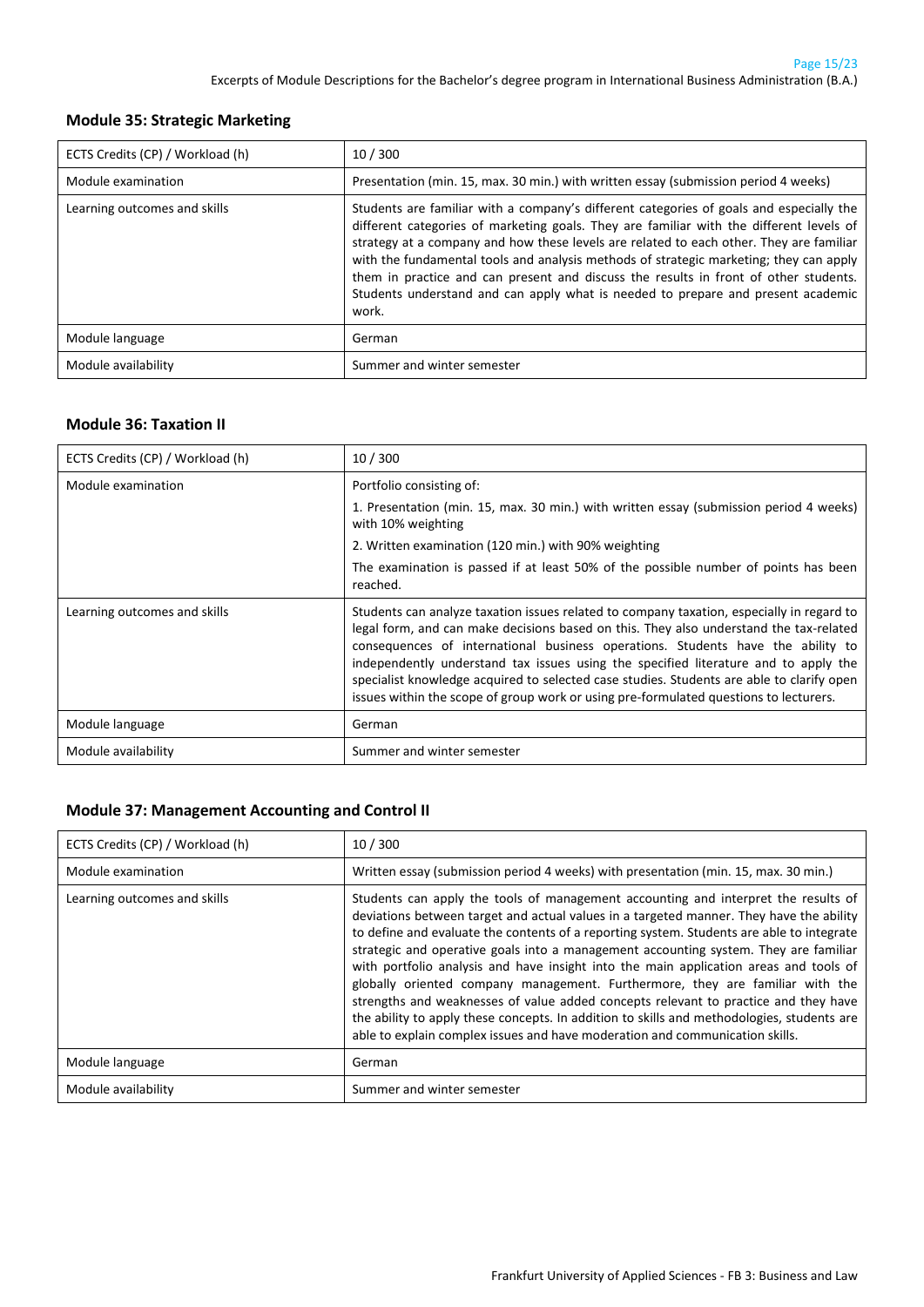#### <span id="page-15-0"></span>**Module 38: Asset Management**

| ECTS Credits (CP) / Workload (h) | 10/300                                                                                                                                                                                                                                                                                                                                                                                                                                                                                                                                                                               |
|----------------------------------|--------------------------------------------------------------------------------------------------------------------------------------------------------------------------------------------------------------------------------------------------------------------------------------------------------------------------------------------------------------------------------------------------------------------------------------------------------------------------------------------------------------------------------------------------------------------------------------|
| Module examination               | Partial examination: Written examination (120 min.) with 67% weighting<br>Partial examination: Group presentation (min. 5, max. 15 min. per person, max. 60 min.<br>for the whole presentation) with written essay (submission period 2 days) with 33%<br>weighting                                                                                                                                                                                                                                                                                                                  |
| Learning outcomes and skills     | Students have an in-depth understanding of portfolio theory and are familiar with<br>strategies and instruments used to apply this theory in practical capital investment<br>management. They are also capable of assessing and comparing investment strategies<br>based on key performance indicators.<br>Students can understand and evaluate financial analyses and use this information to<br>make investment decisions in a team. Furthermore, they have the ability to make joint<br>management decisions taking commercial revenue and cost parameters into<br>consideration. |
| Module language                  | German                                                                                                                                                                                                                                                                                                                                                                                                                                                                                                                                                                               |
| Module availability              | Summer and winter semester                                                                                                                                                                                                                                                                                                                                                                                                                                                                                                                                                           |

#### <span id="page-15-1"></span>**Module 39: Auditing II**

| ECTS Credits (CP) / Workload (h) | 10/300                                                                                                                         |
|----------------------------------|--------------------------------------------------------------------------------------------------------------------------------|
| Module examination               | Written examination (120 min.)                                                                                                 |
| Learning outcomes and skills     | Students acquire in-depth knowledge and master in-depth methodological skills in<br>auditing IFRS annual financial statements. |
| Module language                  | German                                                                                                                         |
| Module availability              | Summer and winter semester                                                                                                     |

#### <span id="page-15-2"></span>**Module 40: Project**

| ECTS Credits (CP) / Workload (h) | 10/300                                                                                                                                                                                                                                                                                                                                                                                                                                                                                          |
|----------------------------------|-------------------------------------------------------------------------------------------------------------------------------------------------------------------------------------------------------------------------------------------------------------------------------------------------------------------------------------------------------------------------------------------------------------------------------------------------------------------------------------------------|
| Module examination               | Project work (submission period 16 weeks) with presentation (min. 15, max. 30 min.)                                                                                                                                                                                                                                                                                                                                                                                                             |
| Learning outcomes and skills     | Students strengthen their competence in project work. They also strengthen their social,<br>technical and methodological skills through practical team work as part of a project.<br>Students have the ability to identify, describe, analyze the situation within a limited<br>period of time and to carve out the problems. They can apply methods of project<br>management based on complex supply chain issues.<br>Interdisciplinary skills (50%): Communication and presentation, teamwork |
| Module language                  | German                                                                                                                                                                                                                                                                                                                                                                                                                                                                                          |
| Module availability              | Summer and winter semester                                                                                                                                                                                                                                                                                                                                                                                                                                                                      |

#### <span id="page-15-3"></span>**Module 41: Labor Law**

| ECTS Credits (CP) / Workload (h) | 10/300                                                                                                                                                                                                                                                                                                                                                                                                                                              |
|----------------------------------|-----------------------------------------------------------------------------------------------------------------------------------------------------------------------------------------------------------------------------------------------------------------------------------------------------------------------------------------------------------------------------------------------------------------------------------------------------|
| Module examination               | Written examination (120 min.)                                                                                                                                                                                                                                                                                                                                                                                                                      |
| Learning outcomes and skills     | Students have a fundamental understanding of German labor law. They have the ability<br>to examine specific issues related to the rights of employees and to develop solutions for<br>such issues. They have the skills to evaluate relevant issues based on selected cases both<br>individually and in a team setting.<br>Discussions, group work and exercises allow students to critically review and compare<br>their own ideas and approaches. |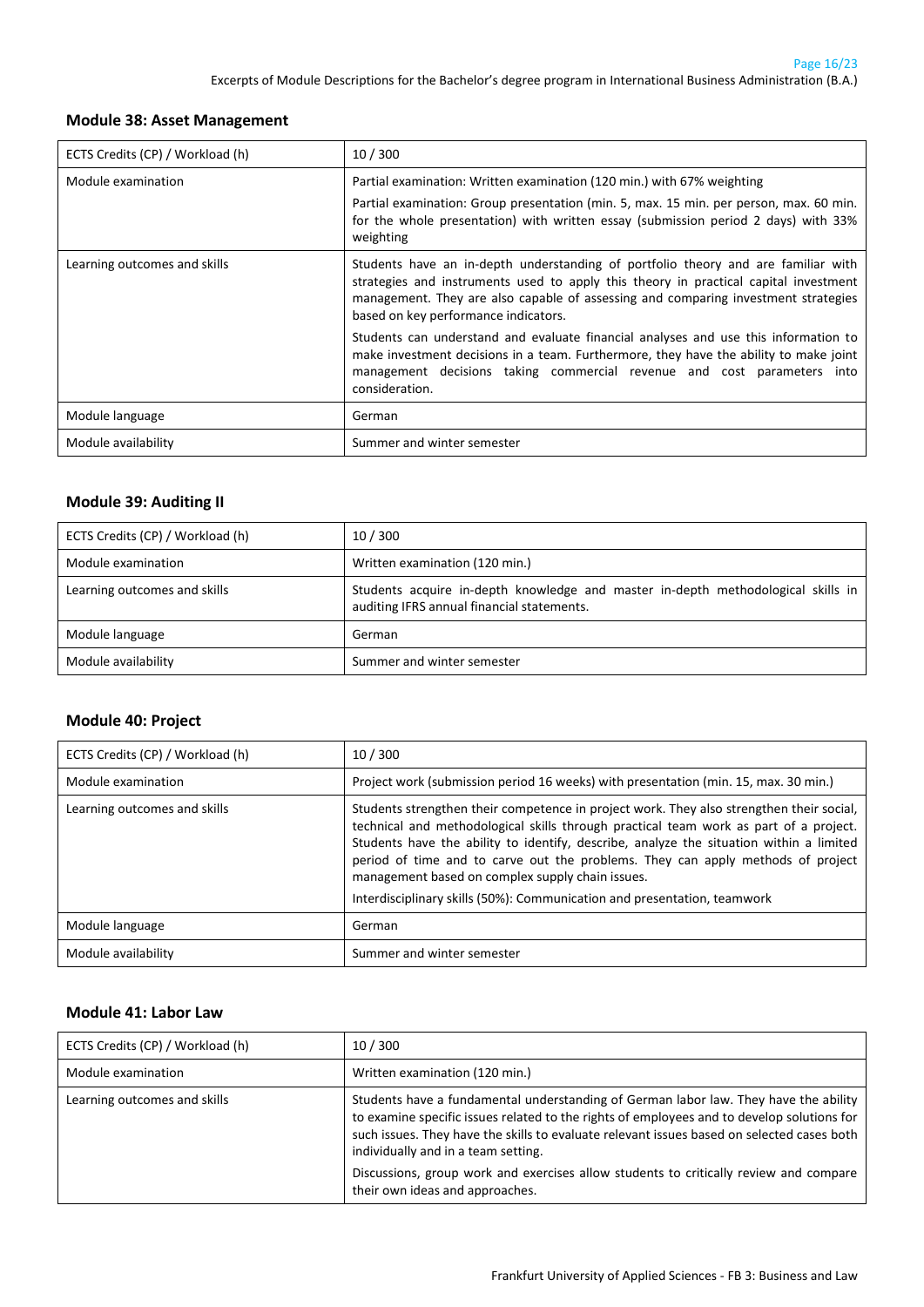|                     | They have the ability to independently acquire new knowledge. Guided, independent<br>learning based on comprehensive details regarding required reading, as well as<br>discussions and exercises in the lectures enable students to continuously identify their<br>learning progress. |
|---------------------|---------------------------------------------------------------------------------------------------------------------------------------------------------------------------------------------------------------------------------------------------------------------------------------|
| Module language     | German                                                                                                                                                                                                                                                                                |
| Module availability | Summer and winter semester                                                                                                                                                                                                                                                            |

#### <span id="page-16-0"></span>**Module 42: Marketing Mix Tools**

| ECTS Credits (CP) / Workload (h) | 10/300                                                                                                                                                                                                                                                                                                                                                                                                                                                                                                                                                                                                                                                                                                                                                                                                                                                                                                                                                                                                                               |
|----------------------------------|--------------------------------------------------------------------------------------------------------------------------------------------------------------------------------------------------------------------------------------------------------------------------------------------------------------------------------------------------------------------------------------------------------------------------------------------------------------------------------------------------------------------------------------------------------------------------------------------------------------------------------------------------------------------------------------------------------------------------------------------------------------------------------------------------------------------------------------------------------------------------------------------------------------------------------------------------------------------------------------------------------------------------------------|
| Module examination               | Partial examinations:<br>1. Written examination (120 min.) with 75% weighting<br>2. Presentation (min. 15, max. 30 min.) with written essay (submission period 4 weeks)<br>with 25% weighting                                                                                                                                                                                                                                                                                                                                                                                                                                                                                                                                                                                                                                                                                                                                                                                                                                        |
| Learning outcomes and skills     | Students understand the importance, goals, measures and networking of marketing mix<br>tools. They can draw up approaches to design a marketing mix for specific problems.<br>They have developed a sound understanding of what branding means, they are familiar<br>with the central options for action with a view to branding strategies and brand<br>appearance and they are familiar with the most important methods of evaluating the<br>success of a brand. They understand the central decision fields of pricing policy, they<br>know how a price-demand function works and are familiar with the concept of price<br>elasticity of sales. Students acquire a comprehensive overview of communication policy<br>tools. They are familiar with the most important qualitative and quantitative criteria that<br>can help to reach decisions in media planning and advertising budgets. Students are<br>familiar with the most important principles of design (proven in behavioral science) for<br>communications campaigns. |
|                                  | Students are able to view and process secondary material named or made available to<br>them and to independently acquire knowledge on this topic. Guided towards self-<br>learning, they regularly perform checks of their learning progress either alone, in a team<br>or in agreement with teaching staff. Students have the ability to assume responsibility in<br>a team, exchange ideas with others, take on tasks, coordinate activities with others and<br>discuss results. The development of social competence is promoted by team work, while<br>the development of self-competence is promoted by the independent study of content<br>in addition to lectures.                                                                                                                                                                                                                                                                                                                                                            |
| Module language                  | German                                                                                                                                                                                                                                                                                                                                                                                                                                                                                                                                                                                                                                                                                                                                                                                                                                                                                                                                                                                                                               |
| Module availability              | Summer and winter semester                                                                                                                                                                                                                                                                                                                                                                                                                                                                                                                                                                                                                                                                                                                                                                                                                                                                                                                                                                                                           |

#### <span id="page-16-1"></span>**Module 43: Taxation III**

| ECTS Credits (CP) / Workload (h) | 10/300                                                                                                                                                                                                                                                                                                                                                                                                                                                                        |
|----------------------------------|-------------------------------------------------------------------------------------------------------------------------------------------------------------------------------------------------------------------------------------------------------------------------------------------------------------------------------------------------------------------------------------------------------------------------------------------------------------------------------|
| Module examination               | Presentation (min. 15, max. 30 min.) with written essay (submission period 4 weeks)                                                                                                                                                                                                                                                                                                                                                                                           |
| Learning outcomes and skills     | Students have the ability to independently examine a complex taxation issue while<br>observing the requirements for academic work. They can independently prepare,<br>present and defend an expert report on taxation. Students have the ability to analyze<br>court rulings or standards and to assess these in regard to business decisions.<br>Students are able to clarify open issues within the scope of group work or using pre-<br>formulated questions to lecturers. |
| Module language                  | German                                                                                                                                                                                                                                                                                                                                                                                                                                                                        |
| Module availability              | Summer and winter semester                                                                                                                                                                                                                                                                                                                                                                                                                                                    |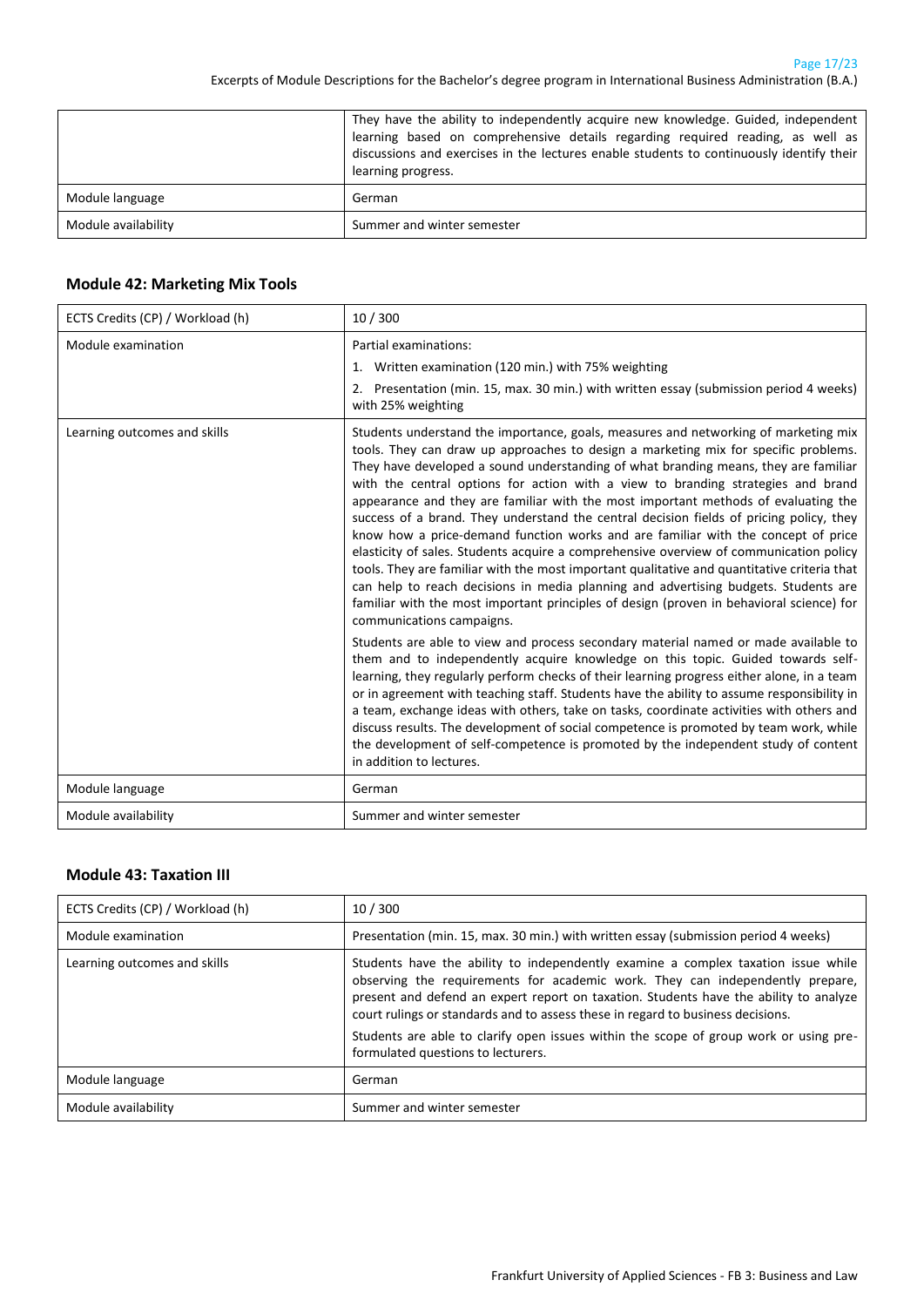#### <span id="page-17-0"></span>**Module 44: Management Accounting and Control III**

| ECTS Credits (CP) / Workload (h) | 10/300                                                                                                                                                                                                                                                                                                                                                                                                                                                                                                                                                                                                                                                                                                                                                                                                                                                                    |
|----------------------------------|---------------------------------------------------------------------------------------------------------------------------------------------------------------------------------------------------------------------------------------------------------------------------------------------------------------------------------------------------------------------------------------------------------------------------------------------------------------------------------------------------------------------------------------------------------------------------------------------------------------------------------------------------------------------------------------------------------------------------------------------------------------------------------------------------------------------------------------------------------------------------|
| Module examination               | Written examination (120 min.)                                                                                                                                                                                                                                                                                                                                                                                                                                                                                                                                                                                                                                                                                                                                                                                                                                            |
| Learning outcomes and skills     | Students understand management control systems as a package, as well as their<br>effectiveness, especially in relation to contingency factors (e.g. strategy, company size<br>and life cycle, culture). They can also understand controlling from a behavioral<br>perspective and design systems accordingly. Students gain insights into the<br>fundamentals of corporate constitution and corporate governance. They are familiar<br>with the requirements that corporate government place on management accounting,<br>risk management and the design of internal control systems. They are also familiar with<br>the tasks and instruments related to investment controlling and are able to implement<br>them.<br>In addition to skills and methodologies, students have the ability to explain complex<br>issues and also have moderation and communication skills. |
| Module language                  | German                                                                                                                                                                                                                                                                                                                                                                                                                                                                                                                                                                                                                                                                                                                                                                                                                                                                    |
| Module availability              | Summer and winter semester                                                                                                                                                                                                                                                                                                                                                                                                                                                                                                                                                                                                                                                                                                                                                                                                                                                |

#### <span id="page-17-1"></span>**Module 45: Corporate Finance**

| ECTS Credits (CP) / Workload (h) | 10/300                                                                                                                                                                                                                                                                                                                                                                                                                                                                                                                |
|----------------------------------|-----------------------------------------------------------------------------------------------------------------------------------------------------------------------------------------------------------------------------------------------------------------------------------------------------------------------------------------------------------------------------------------------------------------------------------------------------------------------------------------------------------------------|
| Module examination               | Written examination (120 min.)                                                                                                                                                                                                                                                                                                                                                                                                                                                                                        |
| Learning outcomes and skills     | Students have the methodological skills needed to assess financial decisions under<br>uncertainty. They are familiar with financing contracts as well as how they work and they<br>understand the relationship with corporate financing policies. They have the ability to<br>apply methods and tools to specific problems related to corporate financing.<br>Students are also familiar with the most important bank transactions for corporate<br>customers and the important role of banks in corporate financing. |
| Module language                  | German                                                                                                                                                                                                                                                                                                                                                                                                                                                                                                                |
| Module availability              | Summer and winter semester                                                                                                                                                                                                                                                                                                                                                                                                                                                                                            |

#### <span id="page-17-2"></span>**Module 46: Auditing III**

| ECTS Credits (CP) / Workload (h) | 10/300                                                                                                                                                                                                                                                  |
|----------------------------------|---------------------------------------------------------------------------------------------------------------------------------------------------------------------------------------------------------------------------------------------------------|
| Module examination               | Partial examinations:                                                                                                                                                                                                                                   |
|                                  | 1. Written examination (120 min.) with 67% weighting                                                                                                                                                                                                    |
|                                  | 2. Written essay (submission period 4 weeks) with presentation (min. 15, max. 30 min.)<br>with 33% weighting                                                                                                                                            |
| Learning outcomes and skills     | Students acquire profound skills in consolidated accounting and correct accounting with<br>the use of IT.                                                                                                                                               |
|                                  | Students develop critical self-awareness in their assessment and evaluation of facts in<br>conjunction with company mergers and the preparation of a consolidated balance sheet.<br>They also have the ability to defend the position taken to clients. |
| Module language                  | German                                                                                                                                                                                                                                                  |
| Module availability              | Summer and winter semester                                                                                                                                                                                                                              |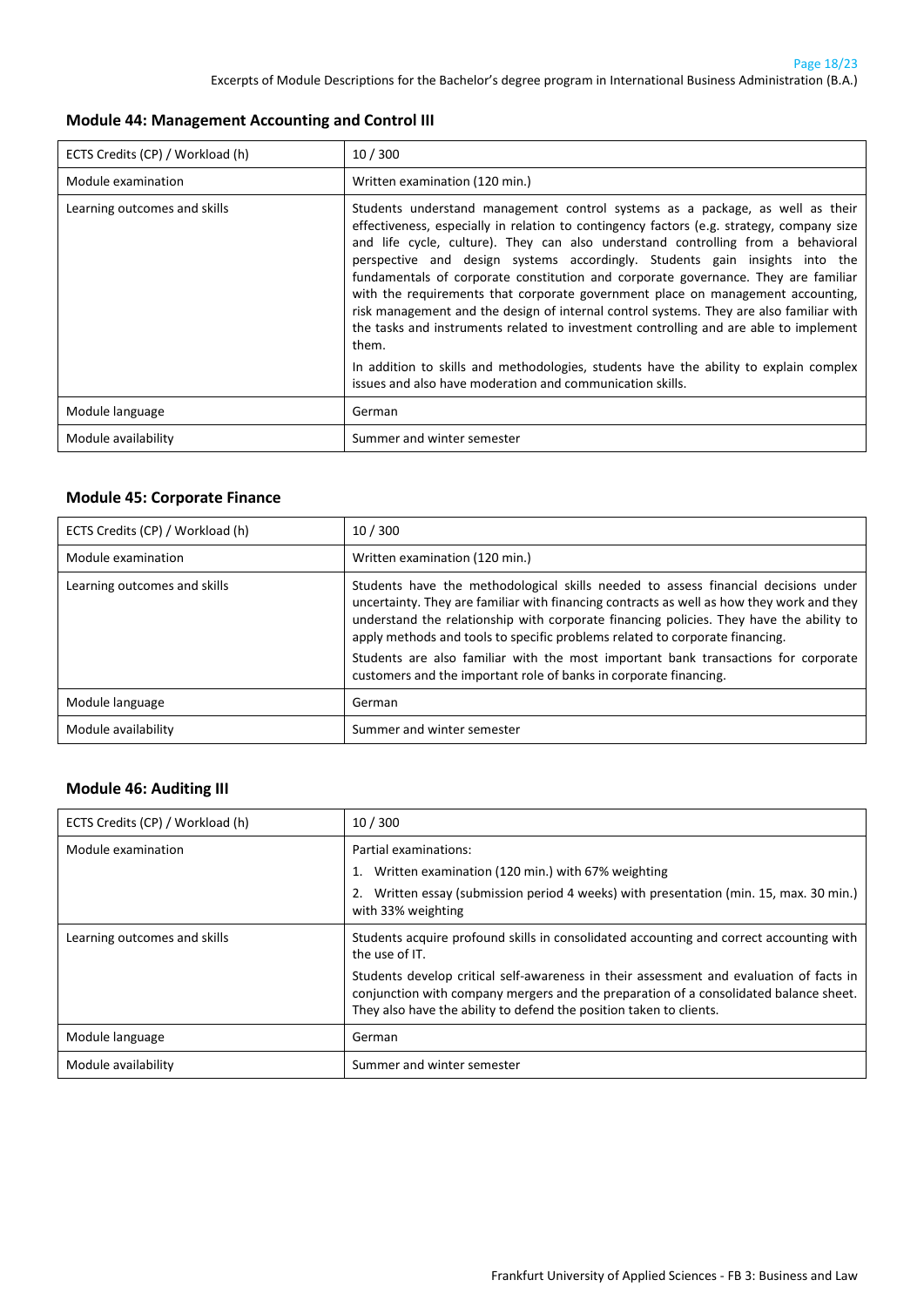| ECTS Credits (CP) / Workload (h) | 10/300                                                                                                                                                                                                                                                                                                                                                         |
|----------------------------------|----------------------------------------------------------------------------------------------------------------------------------------------------------------------------------------------------------------------------------------------------------------------------------------------------------------------------------------------------------------|
| Module examination               | Written examination (120 min.)                                                                                                                                                                                                                                                                                                                                 |
| Learning outcomes and skills     | Students have the ability to apply concepts and methods in production control and<br>production logistics as well as in quality management and lean production. They are<br>adept in the use of components of computer integrated manufacturing, selected<br>applications in electronic supply chain management, e-Business and e-Procurement in<br>logistics. |
| Module language                  | German                                                                                                                                                                                                                                                                                                                                                         |
| Module availability              | Summer and winter semester                                                                                                                                                                                                                                                                                                                                     |

#### <span id="page-18-0"></span>**Module 47: Information Systems in Logistics**

#### <span id="page-18-1"></span>**Module 48: Enterprise Resource Planning (ERP) with SAP and Business Process Management (BPM)**

| ECTS Credits (CP) / Workload (h) | 5/150                                                                                                                                                                                                                                                                                                                                                                                                                                            |
|----------------------------------|--------------------------------------------------------------------------------------------------------------------------------------------------------------------------------------------------------------------------------------------------------------------------------------------------------------------------------------------------------------------------------------------------------------------------------------------------|
| Module examination               | Written examination (90 min.)                                                                                                                                                                                                                                                                                                                                                                                                                    |
| Learning outcomes and skills     | Students are adept in modelling business processes and representing them in ERP<br>systems, especially in SAP. They can implement processes from accounting (e.g.<br>controlling and/or financial management) and logistics (e.g. sales, materials<br>management, production planning) and possibly human resources in the form of case<br>studies directly on the computer.                                                                     |
|                                  | Interdisciplinary skills: Students are able to reflect on their own ideas and approaches<br>and to critically evaluate them. They especially possess methodological expertise,<br>especially in analysis and synthesis, and are able to apply this knowledge appropriately.<br>They are able to independently recognize problems and mistakes in the application of<br>business processes, analyze them systematically, and possibly solve them. |
| Module language                  | German                                                                                                                                                                                                                                                                                                                                                                                                                                           |
| Module availability              | Summer and winter semester                                                                                                                                                                                                                                                                                                                                                                                                                       |

#### <span id="page-18-2"></span>**Module 49: Introduction to Econometrics**

| ECTS Credits (CP) / Workload (h) | 5/150                                                                                                                                                                                                                                                                                                                                                                                                                                                                                                                                                                                                                                     |
|----------------------------------|-------------------------------------------------------------------------------------------------------------------------------------------------------------------------------------------------------------------------------------------------------------------------------------------------------------------------------------------------------------------------------------------------------------------------------------------------------------------------------------------------------------------------------------------------------------------------------------------------------------------------------------------|
| Module examination               | Portfolio consisting of:<br>1. Project work with written essay (submission period 12 weeks) with 50% weighting<br>2. Written examination (60 min.) with 50% weighting<br>The examination is passed if at least 50% of the possible number of points has been<br>reached.                                                                                                                                                                                                                                                                                                                                                                  |
| Learning outcomes and skills     | Students acquire:<br>An understanding of the application of econometric methods,<br>$\bullet$<br>Knowledge of economic modelling,<br>$\bullet$<br>The ability to apply the methods acquired to various practical questions.<br>Interdisciplinary skills: Students have the ability to understand, interpret and<br>methodically evaluate empirical studies from economics and other disciplines (medicine,<br>social sciences, psychology and others). They gain an insight into dealing with various<br>statistical software and receive an initial overview of data sources. They have the ability<br>to process large amounts of data. |
| Module language                  | German                                                                                                                                                                                                                                                                                                                                                                                                                                                                                                                                                                                                                                    |
| Module availability              | Summer and winter semester                                                                                                                                                                                                                                                                                                                                                                                                                                                                                                                                                                                                                |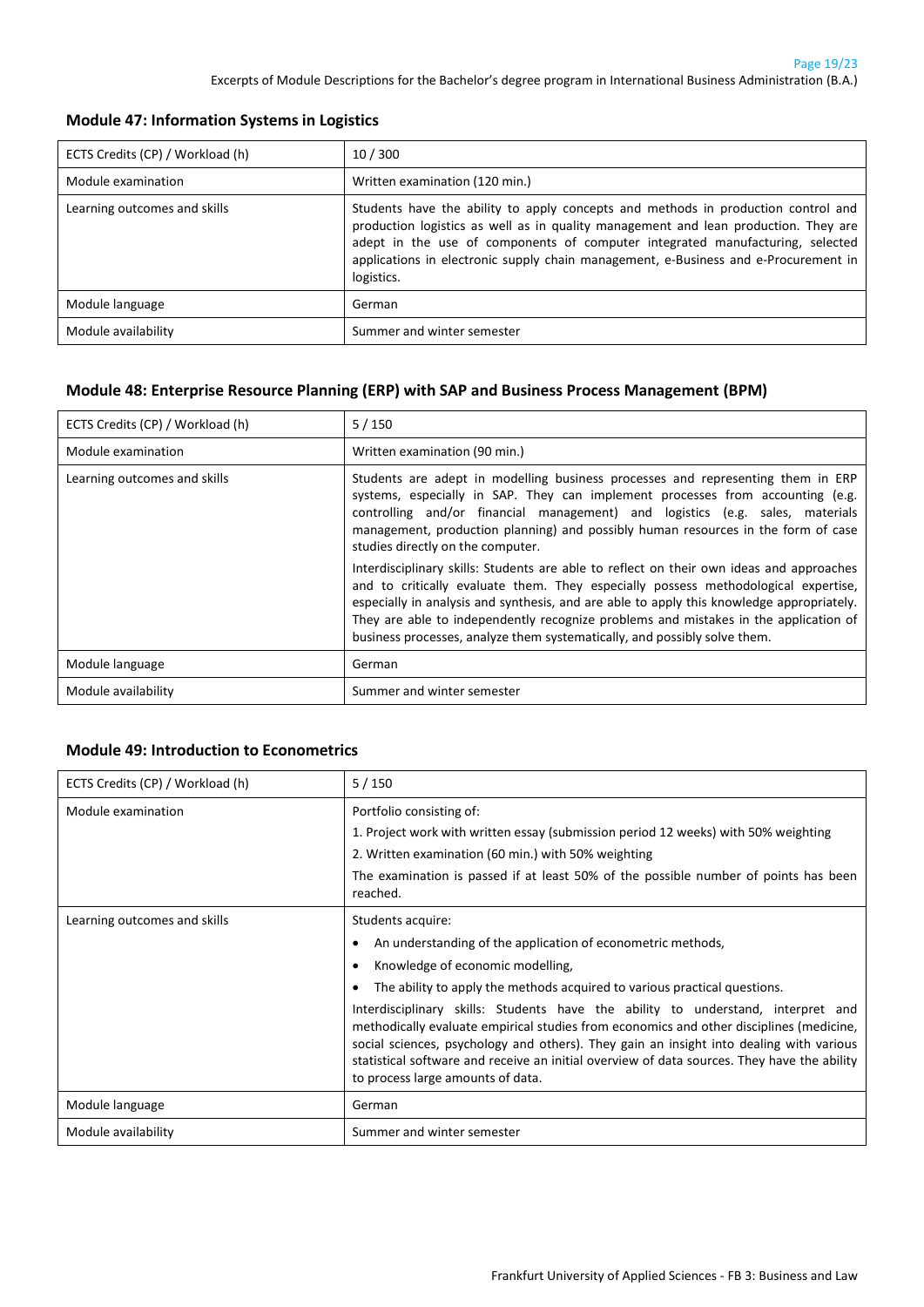#### <span id="page-19-0"></span>**Module 50: Business Law**

| ECTS Credits (CP) / Workload (h) | $5/150$                                                                                                                                                                                                                                                                                                                                                  |
|----------------------------------|----------------------------------------------------------------------------------------------------------------------------------------------------------------------------------------------------------------------------------------------------------------------------------------------------------------------------------------------------------|
| Module examination               | Written examination (120 min.)                                                                                                                                                                                                                                                                                                                           |
| Learning outcomes and skills     | Students acquire a broad basis in business law, especially with regard to company and<br>consumer law; they have the ability to examine special economically relevant issues and<br>to develop solutions. They can evaluate relevant issues based on the cases selected.<br>Interdisciplinary skills: Students can discuss and process issues in a team. |
| Module language                  | German                                                                                                                                                                                                                                                                                                                                                   |
| Module availability              | Summer and winter semester                                                                                                                                                                                                                                                                                                                               |

#### <span id="page-19-1"></span>**Module 51: Internet Tools**

| ECTS Credits (CP) / Workload (h) | $5/150$                                                                                                                                                                                                                                                                                                                                                         |
|----------------------------------|-----------------------------------------------------------------------------------------------------------------------------------------------------------------------------------------------------------------------------------------------------------------------------------------------------------------------------------------------------------------|
| Module examination               | Presentation (min. 15, max. 30 min.) with written examination (submission period 4<br>weeks)                                                                                                                                                                                                                                                                    |
| Learning outcomes and skills     | Students have acquired a basic knowledge of and selected profound skills in the creation<br>and operation of Internet applications. In addition to this technical competence, they<br>can also apply commercial concepts to e-business. They have the ability to assess<br>websites and are familiar with internet payment methods and approaches to marketing. |
| Module language                  | German                                                                                                                                                                                                                                                                                                                                                          |
| Module availability              | Summer and winter semester                                                                                                                                                                                                                                                                                                                                      |

#### <span id="page-19-2"></span>**Module 52: Change Management**

| ECTS Credits (CP) / Workload (h) | 5/150                                                                                                                                                                                                                                                                                                                                                                                                                                                                                                                                             |
|----------------------------------|---------------------------------------------------------------------------------------------------------------------------------------------------------------------------------------------------------------------------------------------------------------------------------------------------------------------------------------------------------------------------------------------------------------------------------------------------------------------------------------------------------------------------------------------------|
| Module examination               | Project work with written essay (submission period 4 weeks) and presentation (min. 10,<br>max. 30 min.)                                                                                                                                                                                                                                                                                                                                                                                                                                           |
| Learning outcomes and skills     | Students have in-depth knowledge of the theory and practical models of change<br>management. They are familiar with the special nature of different industries when<br>implementing change projects. Using change management methods, they can overcome<br>the challenges that arise in transformation processes and can analyze current<br>developments in order to consider their use now as well as in the future, comparing<br>them with new methods. Using case studies, they gain familiarity with various methods<br>of change management. |
|                                  | Students have the ability to examine and critically compare their own ideas and<br>approaches. Through discussions, presentations and group work, they acquire skills and<br>methodologies and develop their social and self-competence.                                                                                                                                                                                                                                                                                                          |
|                                  | They have the ability to independently acquire new knowledge. Guided, independent<br>learning based on comprehensive details regarding required reading, as well as<br>discussions and exercises in the lectures enable students to continuously identify their<br>learning progress.                                                                                                                                                                                                                                                             |
| Module language                  | German                                                                                                                                                                                                                                                                                                                                                                                                                                                                                                                                            |
| Module availability              | Summer and winter semester                                                                                                                                                                                                                                                                                                                                                                                                                                                                                                                        |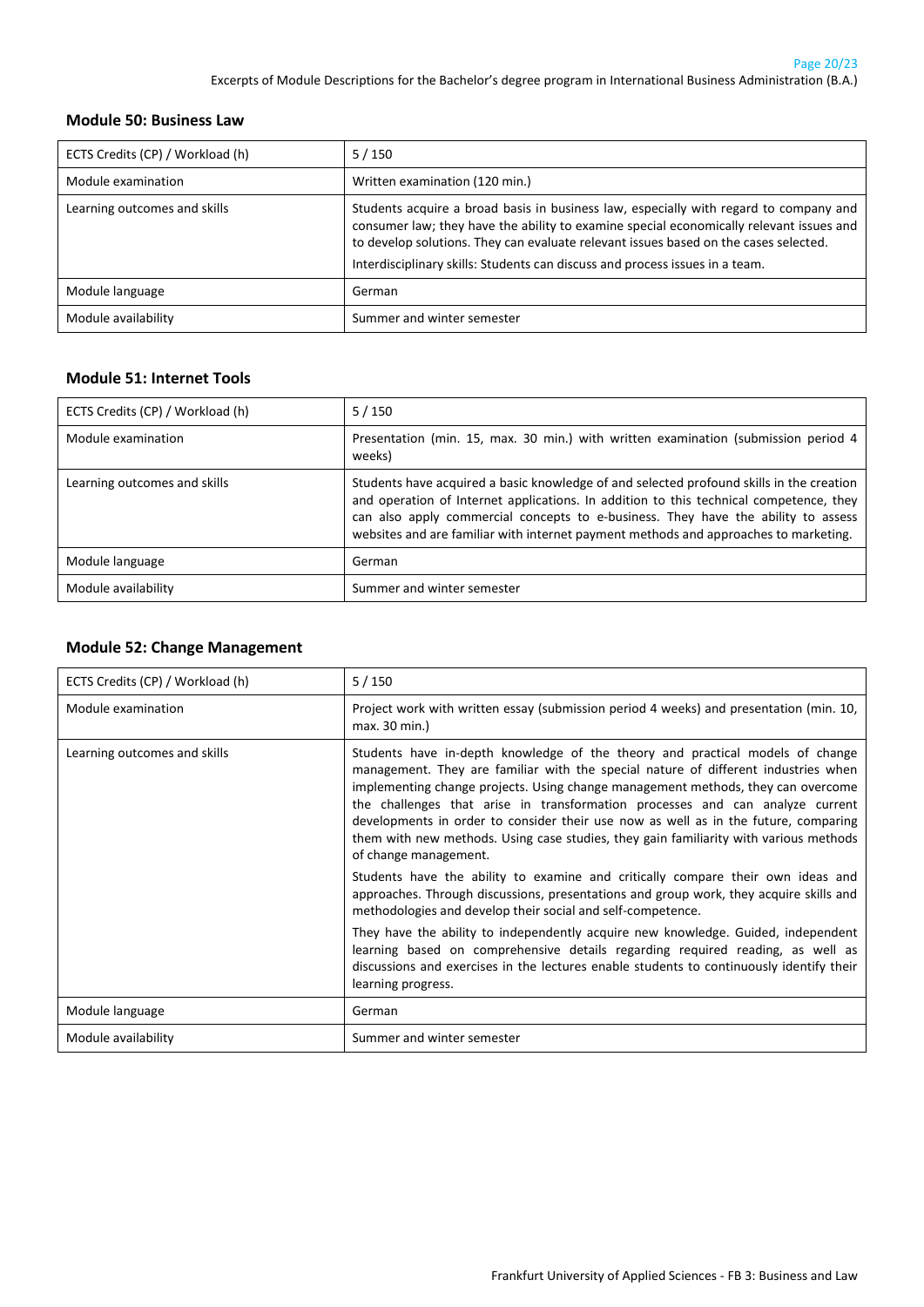| ECTS Credits (CP) / Workload (h) | $5/150$                                                                                                                                                                                                                                                                                                                                                                         |
|----------------------------------|---------------------------------------------------------------------------------------------------------------------------------------------------------------------------------------------------------------------------------------------------------------------------------------------------------------------------------------------------------------------------------|
| Module examination               | Written essay (submission period 4 weeks) with presentation (min. 15, max. 30 min.)                                                                                                                                                                                                                                                                                             |
| Learning outcomes and skills     | Students can analyze large data volumes in regard to specific commercial issues.<br>They have the ability to interpret the structure of a database.<br>They can generate understandable and clearly arranged outputs of complex data.<br>They are capable of thinking through complex contexts and can prepare and present this<br>issue both in writing and orally for others. |
|                                  |                                                                                                                                                                                                                                                                                                                                                                                 |
| Module language                  | German                                                                                                                                                                                                                                                                                                                                                                          |
| Module availability              | Summer and winter semester                                                                                                                                                                                                                                                                                                                                                      |

#### <span id="page-20-0"></span>**Module 53: Analyzing Data bases for Business**

#### <span id="page-20-1"></span>**Module 54: Entrepreneurship**

| ECTS Credits (CP) / Workload (h) | 5/150                                                                                                                                                                                                                                                                                                                                                                                 |
|----------------------------------|---------------------------------------------------------------------------------------------------------------------------------------------------------------------------------------------------------------------------------------------------------------------------------------------------------------------------------------------------------------------------------------|
| Module examination               | Written examination (120 min.)                                                                                                                                                                                                                                                                                                                                                        |
| Learning outcomes and skills     | Students master the fundamentals of entrepreneurship, the specific business<br>administration of risk-bearing entrepreneurship. They also use methods to plan and<br>support start-up processes and innovation processes. They analyze the strengths and<br>weaknesses of start-up projects and evaluate their opportunities and risks. They have<br>specialized skills in regard to: |
|                                  | Creative development of business ideas,<br>$\bullet$                                                                                                                                                                                                                                                                                                                                  |
|                                  | Start-up management,<br>٠                                                                                                                                                                                                                                                                                                                                                             |
|                                  | Choice of company and financing form,<br>$\bullet$                                                                                                                                                                                                                                                                                                                                    |
|                                  | Management of technical innovations,<br>٠                                                                                                                                                                                                                                                                                                                                             |
|                                  | Preparation of business plans,<br>٠                                                                                                                                                                                                                                                                                                                                                   |
|                                  | Examination of business models,<br>٠                                                                                                                                                                                                                                                                                                                                                  |
|                                  | Funding strategies for SMEs,<br>٠                                                                                                                                                                                                                                                                                                                                                     |
|                                  | Institutional and legal framework conditions for start-ups.<br>٠                                                                                                                                                                                                                                                                                                                      |
|                                  | Students are capable of developing creative approaches to solutions while taking the<br>special role of the entrepreneur into account.                                                                                                                                                                                                                                                |
| Module language                  | German                                                                                                                                                                                                                                                                                                                                                                                |
| Module availability              | Summer and winter semester                                                                                                                                                                                                                                                                                                                                                            |

#### <span id="page-20-2"></span>**Module 55: International Management**

| ECTS Credits (CP) / Workload (h) | $5/150$                                                                                                                                                                                                                                                                                                                                                                                             |
|----------------------------------|-----------------------------------------------------------------------------------------------------------------------------------------------------------------------------------------------------------------------------------------------------------------------------------------------------------------------------------------------------------------------------------------------------|
| Module examination               | Written examination (120 min.)                                                                                                                                                                                                                                                                                                                                                                      |
| Learning outcomes and skills     | Students gain knowledge, concepts and methodologies related to the management of<br>international and global companies and can apply these skills to practical international<br>management problems and company case studies. Students acquire knowledge,<br>concepts and methodological skills related to international markets and market<br>mechanisms in which international companies operate. |
|                                  | Students have the following interdisciplinary skills:                                                                                                                                                                                                                                                                                                                                               |
|                                  | Skills needed to plan and implement internationalization and globalization strategies,<br>٠                                                                                                                                                                                                                                                                                                         |
|                                  | Ability to independently tackle business issues in internationalization,<br>$\bullet$                                                                                                                                                                                                                                                                                                               |
|                                  | Ability to think, decide and act for themselves in international and inter-cultural<br>work environments.                                                                                                                                                                                                                                                                                           |
|                                  | Students have the ability to analyze international markets and, in a teamwork setting, to<br>design data and assessment bases for strategic concepts of international companies.                                                                                                                                                                                                                    |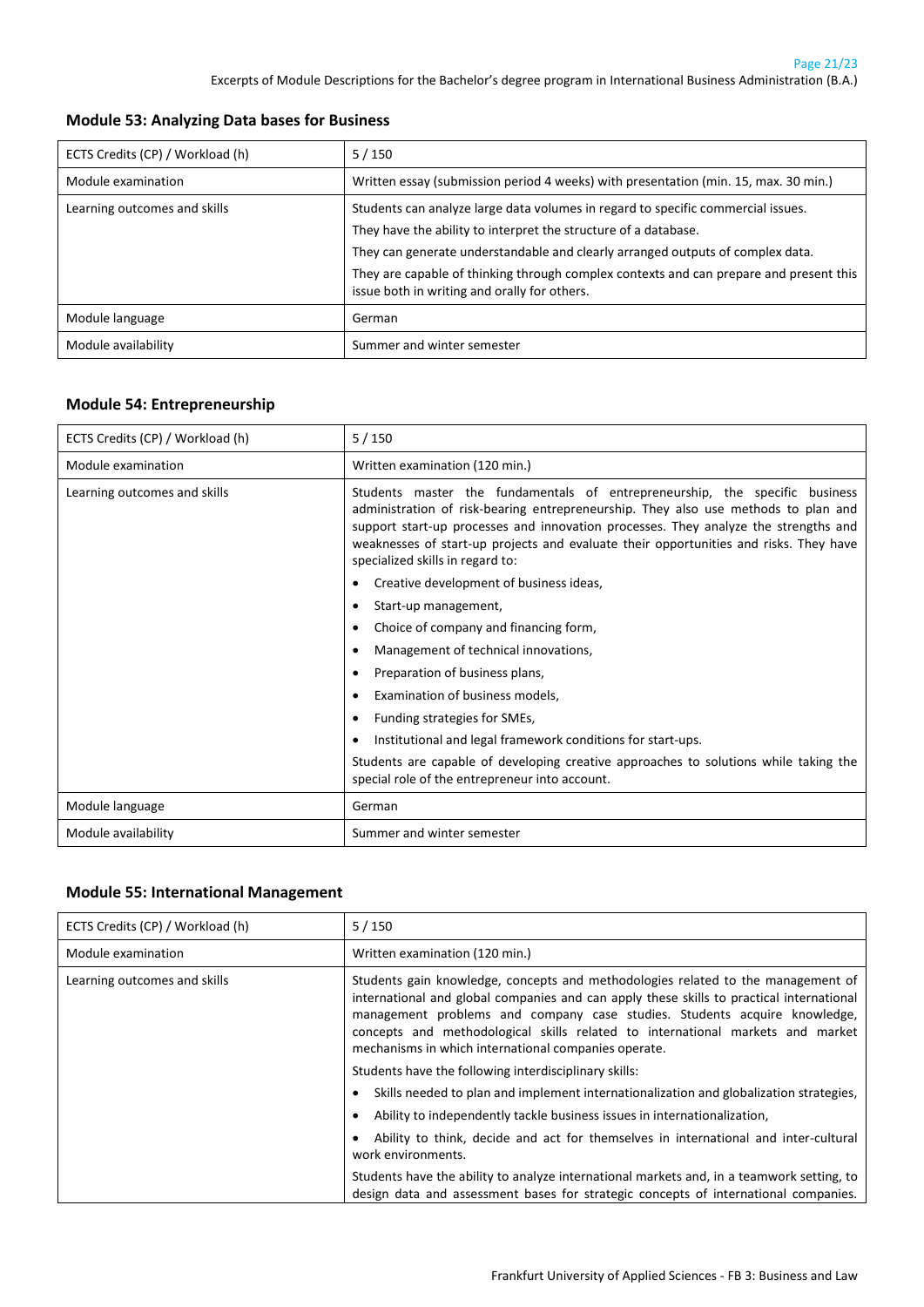Page 22/23 Excerpts of Module Descriptions for the Bachelor's degree program in International Business Administration (B.A.)

|                     | Under supervision, the students have the ability to draw up differentiated strategic<br>concepts for international companies. They are capable of evaluating these strategic<br>concepts in regard to their likelihood of success on the market and in terms of the<br>difficulty of their implementation within the company. |
|---------------------|-------------------------------------------------------------------------------------------------------------------------------------------------------------------------------------------------------------------------------------------------------------------------------------------------------------------------------|
| Module language     | German                                                                                                                                                                                                                                                                                                                        |
| Module availability | Summer and winter semester                                                                                                                                                                                                                                                                                                    |

#### <span id="page-21-0"></span>**Module 56: Foreign Language I**

| ECTS Credits (CP) / Workload (h) | $5/150$                                                                                                                                                                                                                                                                                                                                                                                                |
|----------------------------------|--------------------------------------------------------------------------------------------------------------------------------------------------------------------------------------------------------------------------------------------------------------------------------------------------------------------------------------------------------------------------------------------------------|
| Module examination               | Portfolio consisting of:<br>1. Written examination based on language exercises (60 min.), 70% weighting<br>2. Presentation based on language exercises (min. 5, max 10 min.), 30% weighting<br>The examination is passed if at least 50% of the total score is achieved                                                                                                                                |
| Learning outcomes and skills     | Students are able to communicate orally and in writing in the foreign language and to<br>use the language in professional situations. They master this to the level of competence<br>in the corresponding language as indicated in the module description. Students also<br>practice using the language in a team.<br>For a detailed description of the skills, see the respective module description. |
| Module language                  | Depending on the courses offered by the Fachsprachenzentrum                                                                                                                                                                                                                                                                                                                                            |
| Module availability              | Summer and winter semester                                                                                                                                                                                                                                                                                                                                                                             |

#### <span id="page-21-1"></span>**Module 57: Foreign Language II**

| ECTS Credits (CP) / Workload (h) | 5/150                                                                                                                                                                                                                                                                                                                                                                                                         |
|----------------------------------|---------------------------------------------------------------------------------------------------------------------------------------------------------------------------------------------------------------------------------------------------------------------------------------------------------------------------------------------------------------------------------------------------------------|
| Module examination               | Portfolio consisting of:<br>1. Written examination based on language exercises (60 min.), 70% weighting<br>2. Presentation based on language exercises (min. 5, max 10 min.), 30% weighting<br>The examination is passed if at least 50% of the total score is achieved                                                                                                                                       |
| Learning outcomes and skills     | Students are able to communicate orally and in writing in the foreign language and to<br>use the language in professional situations. They have mastered this to the level of<br>competence in the corresponding language as indicated in the module description.<br>Students also practice using the language in a team.<br>For a detailed description of the skills, see the respective module description. |
| Module language                  | Depending on the courses offered by the Fachsprachenzentrum                                                                                                                                                                                                                                                                                                                                                   |
| Module availability              | Summer and winter semester                                                                                                                                                                                                                                                                                                                                                                                    |

#### <span id="page-21-2"></span>**Module 58: Interdisciplinary General Studies**

| ECTS Credits (CP) / Workload (h) | 5/150                                                                                                                                                                                                                                                                                                                                                                                              |
|----------------------------------|----------------------------------------------------------------------------------------------------------------------------------------------------------------------------------------------------------------------------------------------------------------------------------------------------------------------------------------------------------------------------------------------------|
| Module examination               | Project work (submission period: variable, depending on the module type) including a<br>presentation                                                                                                                                                                                                                                                                                               |
| Learning outcomes and skills     | Students expand their subject-specific mindset (theories and methods) through insights<br>into specialist knowledge, methodological skills and the rationale of other disciplines.<br>Students have the ability to:<br>Adopt an interdisciplinary mindset and identify different aspects of a cross-sectional<br>subject to weigh these against each other and to view the situation holistically, |
|                                  | Present the contexts of their future profession in understandable terms within the<br>field of different disciplines and social interests and to adeptly present and defend these<br>contexts,                                                                                                                                                                                                     |